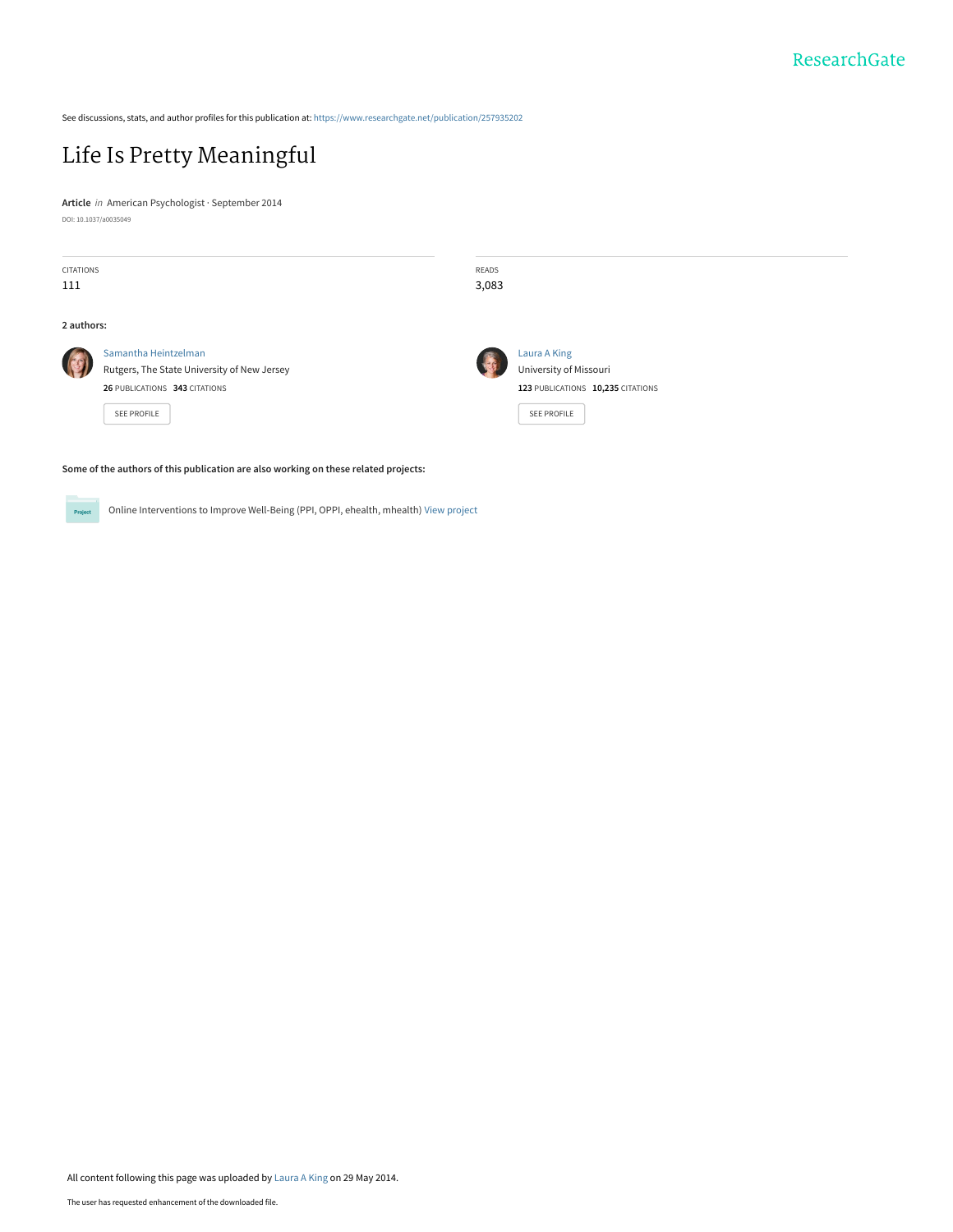Heintzelman, S. J., & King ,L. A. (in press). Life is Pretty Meaningful. *American Psychologist.*

Life is Pretty Meaningful

Samantha J. Heintzelman & Laura A. King

University of Missouri, Columbia

#### Abstract

The human experience of meaning in life is widely viewed as a cornerstone of well-being and a central human motivation. Self-reports of meaning in life relate to a host of important functional outcomes. Psychologists have portrayed meaning in life as simultaneously chronically lacking in human life as well as playing an important role in survival. Examining the growing literature on meaning in life, we address the question, "How meaningful is life, in general?" We review possible answers from various psychological sources, some of which anticipate that meaning in life should be low, and others high. Summaries of epidemiological data and research using two self-report measures of meaning in life suggest that life is pretty meaningful. Diverse samples rate themselves significantly above the midpoint on self-reports of meaning in life. We suggest that if meaning in life plays a role in adaptation, it must be commonplace, as our analysis suggests.

Keywords: meaning in life, well-being, Positive Psychology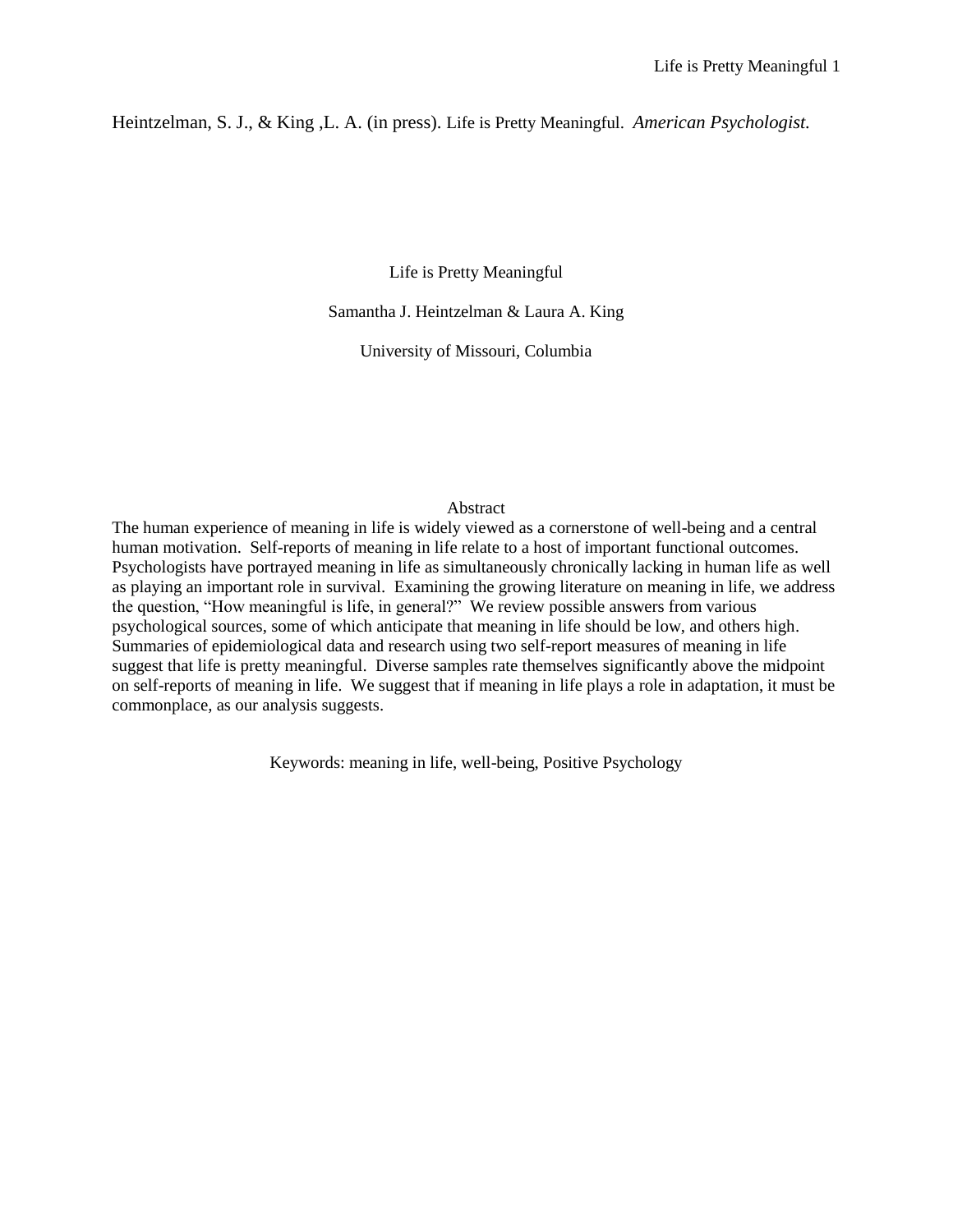## **Life is Pretty Meaningful**

Considering one's life to be meaningful is associated with a multitude of very good things. Self-reports of meaning in life are associated with higher quality of life, especially with age (Krause, 2007), superior self-reported health (Steger, Mann, Michels, & Cooper, 2009), and decreased mortality (Boyle, Barnes, Buchman, & Bennett, 2009; Krause, 2009). Meaning in life predicts slower age-related cognitive decline and decreased risk for Alzheimer disease (Boyle, Buchman, Barnes, & Bennett, 2010). Meaning in life is associated with lower incidence of psychological disorders (Mascaro & Rosen, 2005; Owens, Steger, Whitesell, & Herrerra, 2009; Steger & Kashdan, 2009) and suicidal ideation, even within the context of depression (Heisel & Flett, 2004). Those who report their lives as meaningful are more likely to rely on adaptive coping strategies (Thompson, Coker, Krause, & Henry, 2003). In the work domain, meaning in life is related to heightened occupational adjustment (Littman-Ovadia & Steger, 2010). In the social domain, those who rate their lives as quite meaningful are rated by others as more socially appealing (Stillman, Lambert, Fincham, & Baumeister, 2011).

Yet, as clearly important as the experience of meaning in life is to human existence, it remains, in some ways, a construct and experience shrouded in mystery. At times, meaning in life would appear to be hotly sought after and, potentially, chronically lacking in people's lives. Even the briefest skim of the best seller list or a casual walk down the self-help aisle of a bookstore suggests that people will spend a great deal of money in search of a meaningful or purposeful life. Psychological perspectives on meaning in life reveal a paradox: Meaning in life bears the unlikely distinction of being recognized as, at once, a necessity of life *but also* an increasingly rare commodity (e.g., Frankl, 1964/1984; Maslow, 1968; Wong & Fry, 1998). Obviously, both of these characterizations cannot be accurate. Nothing that human beings *require* to survive can be next to impossible to obtain. If meaning in life is thought to play a role in survival, then it must be commonplace (Halusic & King, 2013). So,

which is it? Is meaning in life commonplace (as any necessity of life must be) or is it, instead, a rare experience? Answering this question is our goal in this article.

First, we briefly define meaning in life and then review various psychological perspectives on the potential answer to our central question. Then, drawing on research on meaning in life we suggest that the answer to the question, "How meaningful is life?" as anticipated in our title, is a potentially surprising, "Pretty meaningful." We then address some likely critiques of our analysis. Finally, we suggest important implications of the conclusion that, for all its apparent mystery, meaning in life is relatively commonplace. *Conceptually and Operationally Defining Meaning in Life*

To begin we must, of course, define what we mean by meaning in life.<sup>1</sup> A number of diverse definitions of meaning in life have been suggested. Importantly, though differing in various ways, these definitions do share at least three common themes. Two of these are motivational or existential in nature: First, a meaningful life is one that has a sense of *purpose* and, second, a meaningful life is one that matters or possesses *significance* (e.g., Baumeister, 1991). A final shared theme is more cognitive: The meaningful life makes sense to the person living it, it is comprehensible, and characterized by regularity, predictability, or reliable connections (e.g., Antonovsky, 1993; Baumeister, 1991; Baumeister & Vohs, 2002). Definitions of meaning in life tend to include these aspects of the experience, though they may vary in terms of which component is emphasized. Consider, as an example, the following definition proffered by King and colleagues (King, Hicks, Krull, & Del Gaiso, 2006, p. 180), "Lives may be experienced as meaningful when they are felt to have a significance beyond the trivial or momentary, to have purpose, or to have a coherence that transcends chaos."

Or another offered by Steger (2012, p. 65), "Meaning is the web of connections, understandings, and interpretations that help us comprehend our experience and formulate plans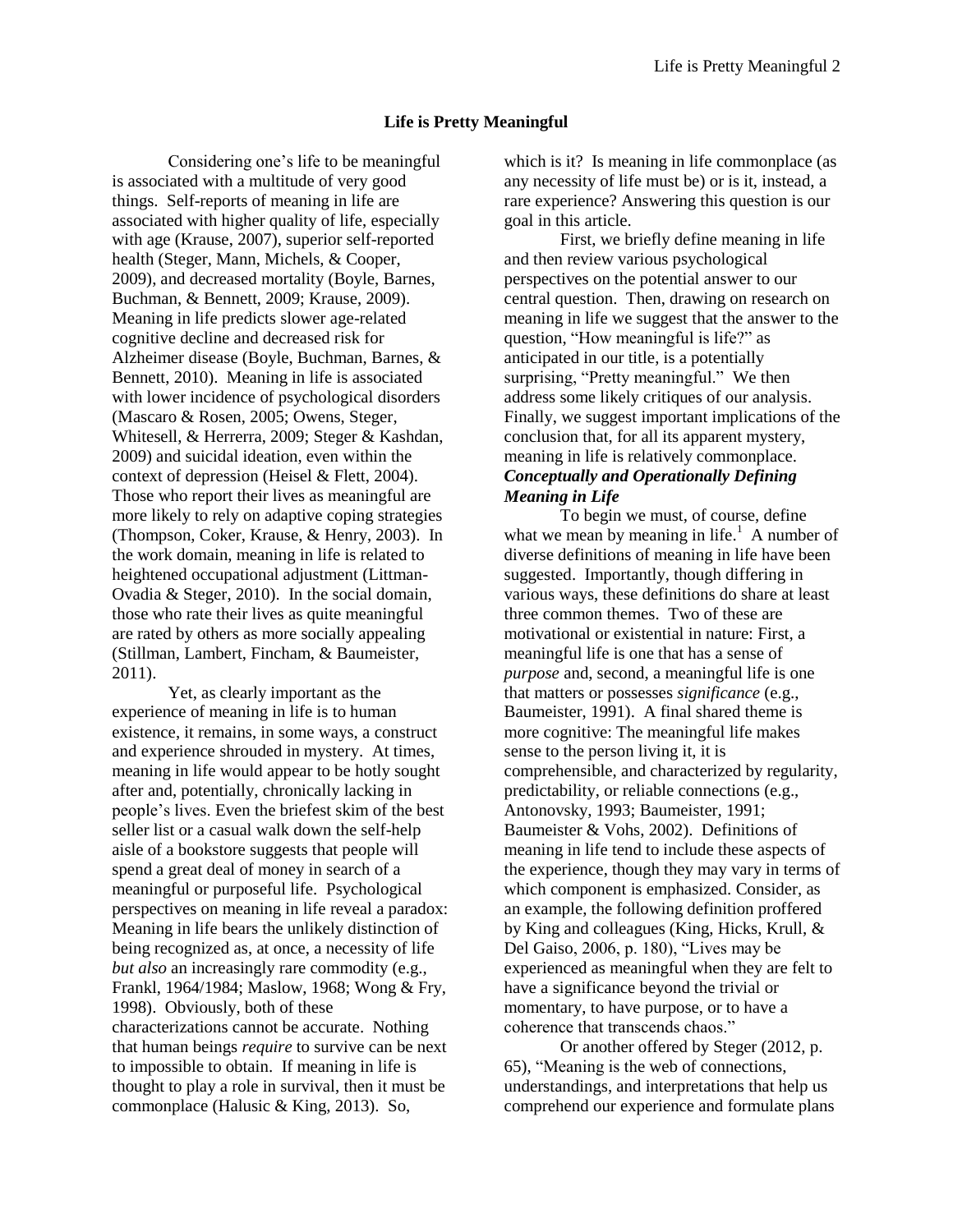directing our energies to the achievement of our desired future. Meaning provides us with the sense that our lives matter, that they make sense, and that they are more than the sum of our seconds, days, and years."

These rather lofty conceptual definitions notwithstanding, research on meaning in life, including the many studies cited in our opening paragraph, has used self-report questionnaires that ask individuals to rate how purposeful and meaningful their lives are. We will address the tension between scholarly definitions of meaning in life and these more humble selfratings that rely on an intuitive understanding of the meaning of the words "purposeful" and "meaningful" (Hicks & King, 2009a) later in this article. With these conceptual and operational definitions in place, we now briefly review perspectives on meaning in life that suggest different answers to the question, "How meaningful is life?"

#### **Potential Answers**

Theorists and researchers have weighed in on meaning in life in various ways. Although rarely (if ever) have they attempted to quantify the amount of meaning that is likely to be experienced in human life, *on average*, there are indications in these diverse perspectives with regard to the how meaningful human life is likely to be. The notion that meaning in life is chronically lacking is well-represented in scholarly treatments of the topic. From an existential perspective, the lack of meaning in human existence is the central and enduring problem of that existence. Frankl (1964/1984) pointed to the dangerous "existential vacuum" increasingly faced by modern humans. Yalom (1980) listed meaninglessness as one of four essential "givens" of human existence. So, we might tally one vote for life being rather less meaningful than otherwise.

The notion that the meaningful life is relatively rare is also reflected in the science of psychological well-being. Meaning in life is typically considered emblematic of eudaimonic well-being. Eudaimonia has been described variously as happiness that emerges as a function of the satisfaction of organismic needs (Ryan & Deci, 2001), self-realization (Waterman, 1993) or actualizing one's potentials (Ryff, 2012; Ryff & Singer, 2008). In a sense,

eudaimonia is conceived of as something greater than plain old happiness (Kashdan, Biswas-Diener, & King, 2008). As part of eudaimonia, then, the meaningful life would seem to be a true (and potentially rare) human accomplishment. Certainly, compared to say, the happy life, the meaningful life has been characterized as relatively scarce (Seligman, 2002, 2011). Research has shown that most people rate their levels of happiness or satisfaction to be above the midpoint on self-report rating scales (Diener & Diener, 1996). Thus, from the eudaimonic perspective, we might expect meaning in life to be at least less common than happiness, so we might tally a vote for relatively low levels of meaning in life.

Although most research on meaning in life is correlational, increasingly, researchers have examined the ways that self-reports of meaning in life are influenced by various laboratory manipulations. We note three strands of experimental research that provide a reason to expect that meaning in life might not be quite so rare after all.

#### *Social Exclusion*

Social relationships are a foundational source of meaning in life (e.g., Hicks & King, 2009b). Individuals who are lonely, socially excluded, ignored, or ostracized are worse off on a number of psychological outcomes, including reporting lower meaning in life, than those who are included (see Williams, 2007 for review). More surprisingly, even very superficial laboratory manipulations affect the experience of meaning in life (King & Geise, 2011). Participants who received a single instance of rejecting feedback from a confederate rated their lives as less meaningful than those who received neutral or accepting feedback (Stillman et al., 2009, Study 1). Further, participants who were excluded in an interactive ball-tossing computer game (Cyberball) rated their lives as more meaningless and less meaningful than control participants (Stillman et al., 2009, Study 2; Zadro, Williams, & Richardson, 2004). Essentially, social exclusion reliably leads to lower ratings on meaningful existence (Williams, 2012) even when this exclusion is momentary, impersonal (i.e., when it was done by a computer; Zadro, Williams, & Richardson, 2004) or when the excluder is a member of a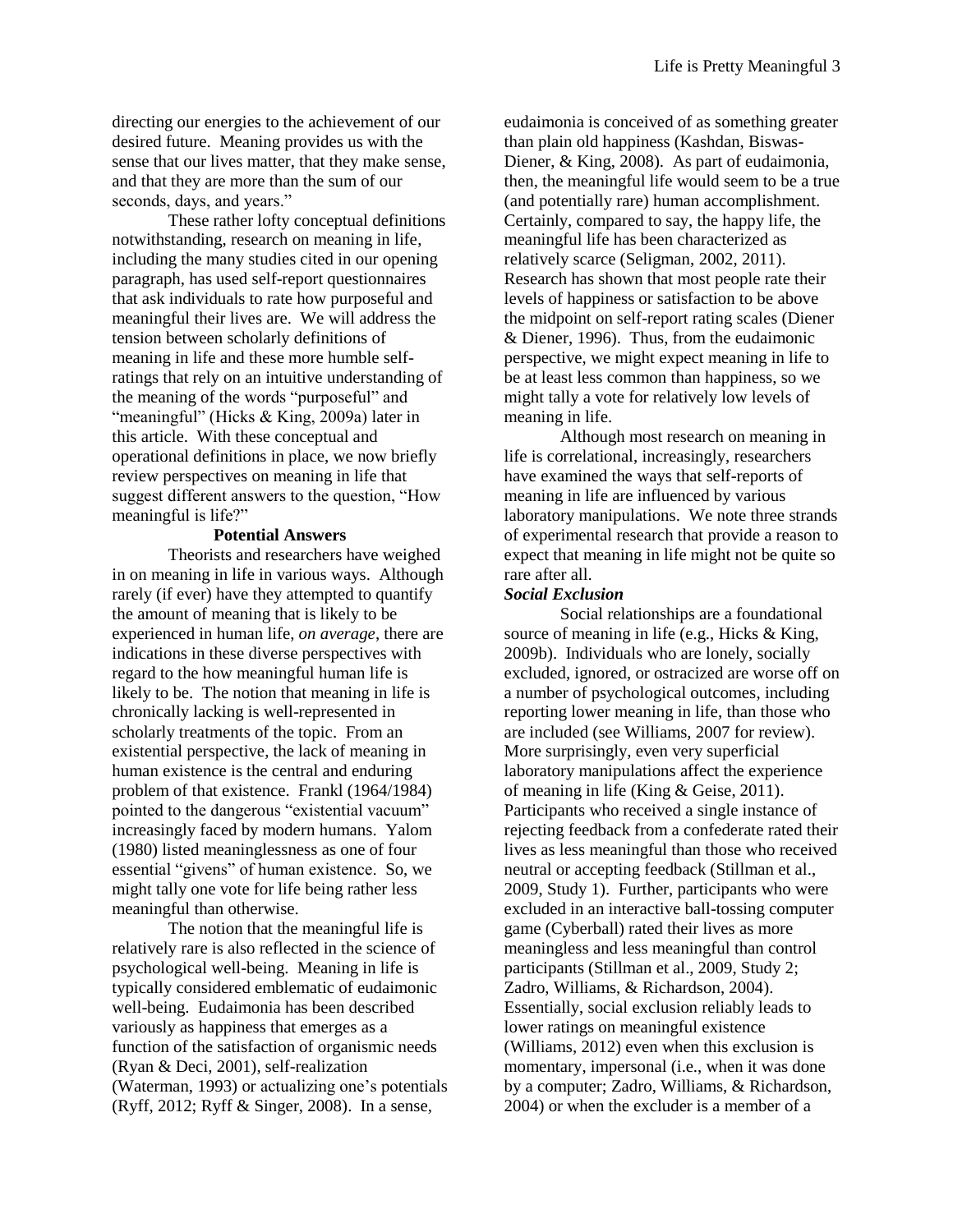despised outgroup (Gonsalkorale & Williams, 2007). In sum, this research suggests that when we are socially excluded life feels less meaningful. When we are socially connected, life feels more meaningful.

## *Positive Mood*

Positive mood or positive affect refers to the experience of mild pleasant feelings: The extent to which a person is happy, pleased, cheerful, or experiencing enjoyment. Meaning in life is consistently positively correlated with positive affect (e.g., Hicks & King, 2009a; King et al., 2006). In addition, and most importantly, experimental research has shown that induced positive mood leads to higher meaning in life, using a variety of mood induction techniques, examining college students (Hicks & King, 2009b; King et al., 2006) and community adults (Hicks, Schlegel, & King, 2010; Hicks, Trent, Davis, & King, 2012). These studies show that even mild experiences that enhance positive affect (e.g., listening to happy music or reading the funnies) can promote a sense of meaning in life. Thus, positive mood is not simply an outcome of meaning in life, the causal arrow goes in the other direction as well. When we are in good mood, then, life feels more meaningful. *Environmental Pattern and Coherence*

More recently, our research has shown that meaning in life reports are sensitive to the presence of reliable pattern or coherence in environmental stimuli. Drawing on the cognitive component of meaning in life noted above, we hypothesized that meaning in life would be higher after an experience with stimuli characterized by pattern or coherence compared to experiences lacking such pattern or coherence. Put simply, we predicted that when stimuli make sense, life should be more meaningful (Heintzelman, Trent, & King, 2013).

In one study, participants viewed a series of pictures of trees. The 16 photos included 4 for each of the 4 seasons. The participants thought their job was to evaluate the contrast in the pictures. Unbeknownst to them, the order in which the pictures were shown was systematically varied. In one group, the 16 pictures appeared in a random order. In another, they were arranged so that they followed the change in seasons, over 4 cycles (conforming to Spring, Summer, Fall, and Winter). After

completing the rating task, all participants rated their meaning in life. We found that meaning in life was rated significantly higher in the seasonal pattern group than in the random group (Heintzelman et al., 2013, Study 1). In subsequent studies, we found that meaning in life was rated higher after exposure to the same pictures presented in a *novel* pattern (vs. random order; Study 2) and after reading words triads arranged so that they possessed a fourth common associate (vs. the same words not so arranged; Study 4). These findings support the hypothesis that encounters with regularity, pattern, and overlearned associations (i.e., those word triads, see Kahneman & Klein, 2009) can influence evaluations of life's meaning. When the world makes sense, life feels more meaningful.

These experimental results, documenting the influence of momentary social exclusion, positive mood, and stimulus coherence on ratings of life's meaning, have at least one intriguing implication for the question, "How meaningful is life?" Consider that social exclusion is, fortunately, the exception to our everyday existence. More often, for most people, we are *in*cluded (see, for instance, Leary & Cox, 2008). Likewise, positive mood is often considered the default state (Cacioppo, Gardner, & Berntsen, 1997) and, as noted above, most people are pretty happy (Diener & Diener, 1996). Finally, we live in a world that generally is characterized by natural regularity. We have sunrises, sunsets, and seasons. We overlay these natural patterns with constructed routines, rituals, regular appointments, morning coffee, and our typical commute (King, 2012). Given the commonplace nature of these variables that have been shown to affect, enhance, and support meaning in life, it seems that life might be fairly *brimming* with meaning. So, these experimental results would seem to provide a vote for rather high levels of meaning in life.

Is it possible that meaning in life, a focus of much human longing, is actually more commonplace than that longing might suggest? The answer to this question is contained in descriptive large scale surveys as well as nearly every article published in the science of meaning in life. Namely, it is in the descriptive statistics. Thus, we examined the levels of meaning in life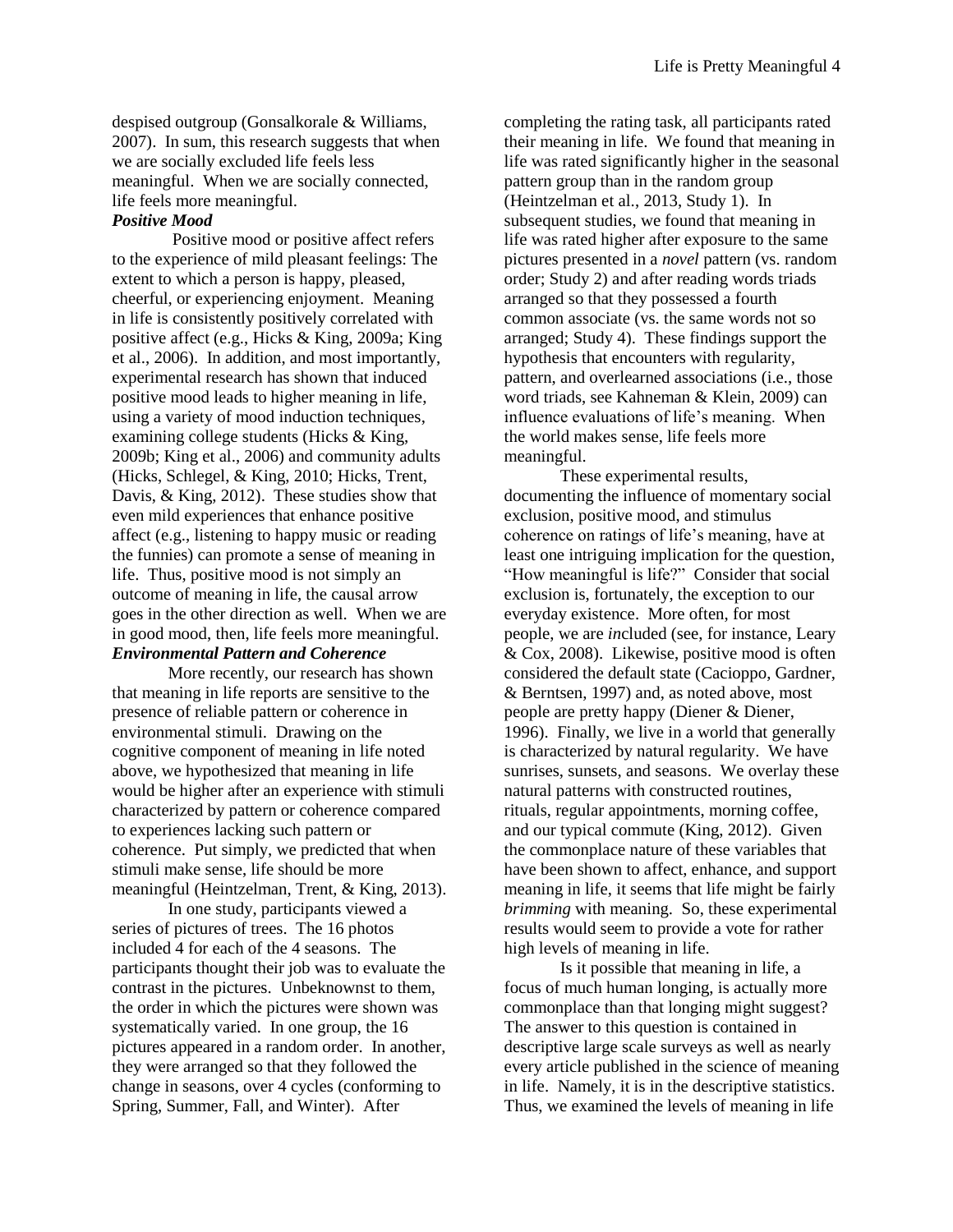reported in representative samples as well as in a host of studies on the construct.

#### **On Average, How Meaningful is Life?**

To answer to this seemingly lofty question, we first examined several large-scale surveys of representative samples and, second, gathered descriptive statistics from published research using two well-established meaning in life measures. Each of these sources of information comes with its own strengths and weaknesses. Large-scale surveys possess greater generalizability but often suffer in terms of measurement, relying on single, few, or ad hoc items. Though more vulnerable to potential sampling biases, research studies typically use well-established measures of known reliability. Examining these complementary sources of evidence allows us to triangulate on an approximate answer to the question, how meaningful is life?

#### *An Epidemiology of Meaning in Life*

Measures of meaning in life have been included in six nationally representative U.S. surveys and one worldwide poll. These descriptive data strongly support two conclusions: First, that life is meaningful and second, that the level of meaning in life experienced is pretty high.

Two surveys using dichotomous response options show that *most people* find their lives to be meaningful. First, in the 2002 wave of data collection, The Health and Retirement Study (Juster & Suzman, 1995), a longitudinal study of Americans over age 50, included, for some participants ( $N = 1,062$ ), two items regarding the meaningfulness of their lives during the past 12 months. In response to the question, "Did you feel that your life has meaning?" 95% answered, "Yes." For the item, "Did you feel that there's not enough purpose in your life?" 84% said, "No." Second, Oishi and Diener (2013) recently reported on data collected from 132 nations ( $N = 137,678$ ) in 2007 by Gallup Global Polls. This assessment included the item, "Do you feel your life has an important purpose or meaning?" Averaging across the 132 nations, the percentage responding in the affirmative was 91%. Life was considered to be meaningful by 90% or more of those surveyed in nations as diverse as Cuba, Kosovo, Malawi, Sierra Leone, Sri Lanka, and the United States. Even among the nations defining the lowest levels of endorsement (e.g., Hong Kong, Slovenia, Japan, and France), the percentage of individuals doing so was over 60% (Oishi & Diener).

These data strongly indicate that, generally, life is judged to be meaningful but not *how* meaningful it is considered to be. To examine this issue, we turn to five representative U.S. surveys employing interval level scales. In the 2007 Baylor Religion Survey, conducted by Gallup, respondents  $(N = 1,648)$  rated the single item, "My life has a real purpose," on a scale from 1 (*strongly disagree*) to 5 (*strongly agree*). Just 1.1% strongly disagreed, 9.1% disagreed, and 6.1 % were undecided. The remaining respondents (over 83%) agreed (54.9%) or strongly agreed (28.7%) that their lives had "a real purpose" (Stroope, Draper, & Whitehead, 2013). Although the mean for the rating is not provided in the original article, the extrapolated mean, based on these percentages is 4.01 (above 3, the scale midpoint).

In the Americans' Changing Lives survey (House, 1986, 2008), respondents (*N* = 1,660) rated two items relevant to meaning in life on a scale from 1(*strongly agr*ee) to 4 (*strongly disagree*). The items included, "I have a sense of direction and purpose in life" and "In the final analysis, I'm not sure that my life adds up to much." Reverse coding so that higher scores indicate higher meaning in life, the means were  $3.50$  (*SD* = 0.76) and  $3.44$  (*SD* = 0.86), respectively. (Recall that the scale maximum was 4). Both values are significantly higher than the scale midpoint,  $t(1659) = 53.96$ ,  $p < .001$ , *d*  $= 1.32$  for the purpose item, and  $t(1654) =$ 44.41,  $p < .001$ ,  $d = 1.09$ , for the final analysis item. The distributions of the ratings show that these means are not driven by a few extreme cases. For the "purpose" item, 90.4% somewhat agreed (27%) or strongly agreed (63%); for the "final analysis" item, 84.4% somewhat disagreed (20.2%) or strongly disagreed (64.2%) (House, 2008).

Two representative U.S. surveys included the 3-item purpose subscale of the Psychological Well-being Scales (Ryff, 1989). Unlike the other scales included in this analysis, none of these items explicitly mention meaning or purpose in life. A sample item is, "Some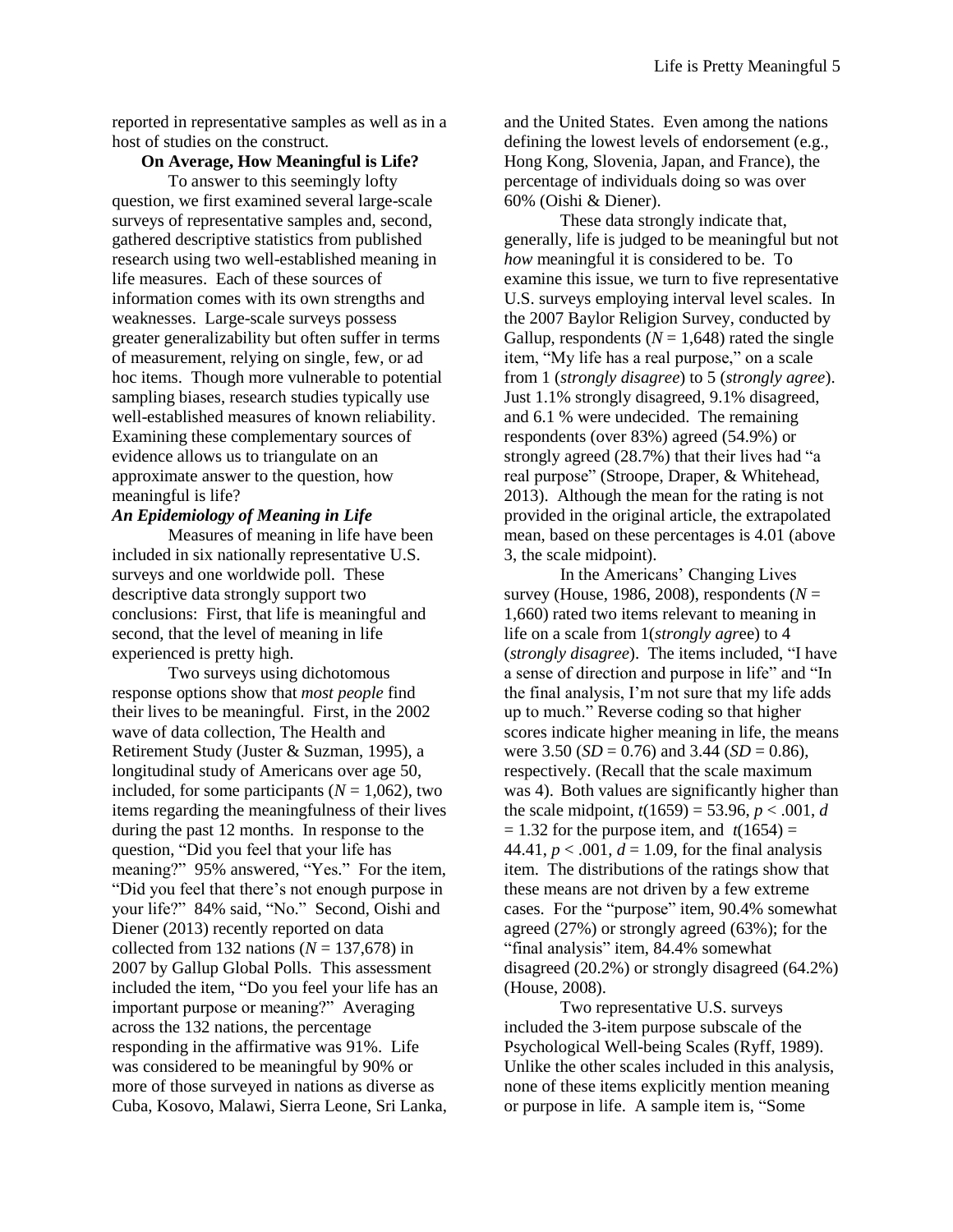people wander aimlessly through life, but I am not one of them." Items are rated on a 1 to 6 scale. The means for both samples suggest that life is pretty purposeful. In one sample  $(N =$ 1,108) the mean sum ( $\alpha$  = .33) of the items was 14.4 (*SD* = 3.2; Ryff & Keyes, 1995). Converting this value to the average rating over the three items, the mean is 4.8 (above the scale midpoint,  $d = 1.22$ ). For the Midlife in the United States (MIDUS) dataset  $(N = 3,032)$ , the sample weighted mean for the sum ( $\alpha$  = .37) was 16.2 (*SD* = 3.7; Keyes, Shmotkin, & Ryff, 2002). On a 6-point scale, the mean is 5.4 (again, above the scale midpoint,  $d = 1.54$ ).

Finally, in 2008, the Centers for Disease Control administered three items from the Meaning in Life Questionnaire presence of meaning subscale (Steger et al., 2006) to a large national sample (*N* = 5,399; Kobau, Sniezek, Zack, Lucas, & Burns, 2010). The items included, "My life has a clear sense of purpose;" "I have a good sense of what makes my life meaningful;" and "I have discovered a satisfying life purpose." Items were rated on a scale from 1 (*not at all true*) to 5 (*completely true*). Averaging over the three items ( $\alpha$  = .89), the mean was 3.80 (over 3, the scale midpoint). For comparison, for a measure of life satisfaction using the same rating scale, the mean was 3.35 (Kobau et al., 2010). Clearly, meaning in life is *not* less common than life satisfaction. The distributions of the ratings are informative. For the item with *the lowest* level of endorsement, "My life has a clear sense of purpose," 3.3% selected 1 (*not at all true*), 6% selected 2; 38.5% selected 4 and 20.7% selected 5 (*completely true*) (Kobau et al., 2010).

In sum, based on these large-scale, representative samples, for most people, life is meaningful. From those surveys including interval scales, the majority of participants agreed or strongly agreed that their lives were meaningful. Comparatively few felt that their lives lacked meaning. Means for various measures of meaning in life were consistently above the midpoint of the rating scales. Certainly, these data bear the strength of generalizability. However, reports of the data did not always include relevant information (e.g., the means and standard deviations) and none of these assessments used complete, wellvalidated, and highly reliable measures specifically designed to assess meaning in life. Further, these assessments are limited as, with the exception of one, they represent United States samples exclusively. To examine our question in the context of such measures and across a wider variety of sample characteristics, we turned to the research literature on meaning in life.

### *Meaning in Life in Research Samples*

We conducted an extensive literature review in which we collected means reported for two established measures of meaning in life, the Purpose in Life Test (PIL; Crumbaugh & Maholick, 1964) and the MLO (Steger et al., 2006). We selected these two scales because they have been used extensively in research and their item content is typical of meaning in life measures. In addition, they represent an older and newer measure of the construct, allowing us to focus on a scale that represents the culmination of current knowledge in the assessment of meaning in life (the MLQ) but still include papers published prior to 2006.

Introduced 50 years ago and inspired by Frankl's approach to existential meaning, the PIL is a 20-item measure in which participants respond to statements by choosing among varying degrees of two opposite responses. For example, given the statement "In life, I have:" participants select a response from 1 (*no goals or desires*) to 7 (*very clear goals and desires*) and when presented with the statement "My personal existence is:" participants select a response from 1 (*meaningless, without purpose*) to 7 (*purposeful, meaningful*). The MLQ was constructed to address a number of concerns with the psychometric properties of older measures of meaning in life (Steger et al., 2006), especially the purity of item content. The scale contains two 5-item subscales measuring the presence of and search for meaning respectively. Examples of items from the presence of meaning subscale are given above. Items are rated on a scale from 1 (*not at all true*) to 7 (*very true*).

To locate articles using the two scales, we searched *PsycInfo* for all articles citing the scale development papers for each. We found that, as of December 2012, the PIL article was cited 200 times and the MLQ article 208. From these publications, we narrowed our search,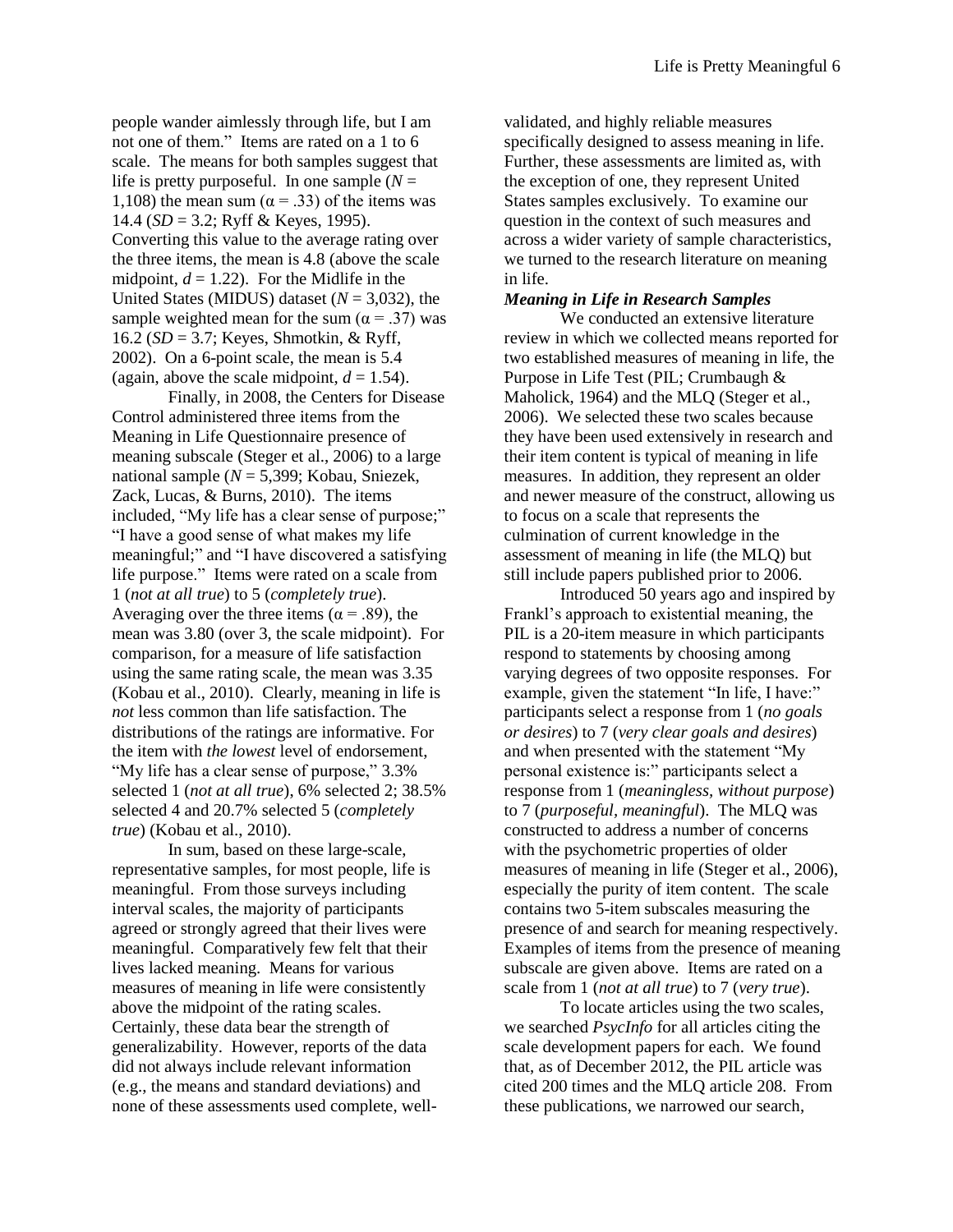focusing on articles presenting studies that used the scales and that were available via the database or through brief correspondence with the authors. Clearly, this strategy would be insufficient for a meta-analysis examining effect sizes. However, we were not interested in *effects* at all, simply *descriptive statistics*. Because descriptive statistics for measures play no role in the chances of a paper being published or not (which, for better or worse, generally depend on the *inferential* statistics), the file drawer problem associated with this selection technique is not particularly concerning. In correlational studies of meaning in life, reporting such means is standard operating procedure. In experimental or intervention studies, the means are reported, at times for a premeasure (in within participant designs) or as outcome measures. For studies reporting the relevant statistics for the scale of interest, we recorded the means (separated by condition or group when applicable) and details regarding the sample and any manipulation used.

#### *The Purpose in Life Test*

For the PIL, we identified 73 means from 33 articles. We included only studies using the full 20 item scale and the standard 1 to 7 rating scale. The complete list of these articles can be found in the online supplementary materials. The scale was reliable across studies ( $\alpha$ 's reported ranged from .50 to .95, mean = .87). Traditional scoring of this scale involves summing the item ratings. To make our analysis of these values comparable to the means for the MLQ presence scale, we converted each total into the average rating, dividing over the 20 items. Thus, the means reported indicate this average on a scale from 1 to 7. We computed two-tailed, one-sample *t*-tests, comparing the means to 4, to get a sense of the extent to which life's meaningfulness differed from the scale midpoint (*SD*s for these tests were the average reported *SD*s weighted by sample size).

Figure 1, Panel a shows the frequency distribution of the means, by study. As can be seen, means ranged from 3.65 to 6.24. Clearly, most studies reported means between 5.0 and 5.5. Only one study reported a mean below the midpoint. Overall, the mean PIL (weighted by sample size) for the 8,069 participants in these studies was  $5.14$ ,  $SD = 0.39$ , significantly higher

than the midpoint of the scale,  $t(8068) = 124.88$ ,  $p < .0001, d = 2.78.$ 

Next, we subdivided the studies by sample characteristics. First, we looked exclusively at studies without specific participant inclusion criteria that did not utilize any sort of manipulation. For these participants, weighted PIL scores were uniformly high: For undergraduate samples,  $M = 5.40$ ,  $SD = 0.17$ , N  $= 2632$ ; adult samples,  $M = 5.12$ ,  $SD = 0.11$ ,  $N =$ 477; and older adult samples (60 and older),  $M =$ 5.39,  $SD = 0.18$ ,  $N = 607$ . All means were significantly above the midpoint (all  $t's > 29$ , all  $d$ 's > 2.70).

What about individuals who are facing challenging life experiences? We next selected studies that were comprised of samples in such contexts, including, among other things, alcohol or drug abuse and dependence, other severe psychological disorders, physical illness, or disability. The sample size weighted mean PIL for the 1,967 participants in these 29 studies was 4.78  $(SD = 0.34)$ , significantly higher than the midpoint of the scale,  $t(1966) = 42.19$ ,  $p = .001$ ,  $d = 1.90$ .

Before leaving the PIL, it may be of interest to note specific studies that suggest the degree to which life is apparently felt to be purposeful and meaningful. In the initial validation paper, Crumbaugh and Maholick (1964, Study 5) measured meaning in life in 21 hospitalized alcoholics. The mean in that study was 4.47. In a study of 154 patients in a 30-day residential substance abuse program for cocaine abuse the mean was 4.49 (Martin, MacKinnon, Johnson, & Rohsenow, 2011). In a sample of 40 elderly (aged 85+) individuals *with depression*, in Northern Sweden, the mean was 4.95 (Hedberg, Gustafson, Alex, & Brulin, 2010, Time 1). Among 25 critically ill hospital patients the mean was 5.73 (Thomas & Weiner, 1974). Scores on this measure were fairly high for non-westerners as well. In a sample of 336 Japanese adults the mean was 5.13 (Steger, Kawabata, Shimai, & Otake, 2008). In sum, at least with regard to the PIL, individuals from many different walks of life judge their lives to be quite purposeful and meaningful.

Two potential concerns with the PIL are the extremity of some items and the conflation of purpose in life with positive affect,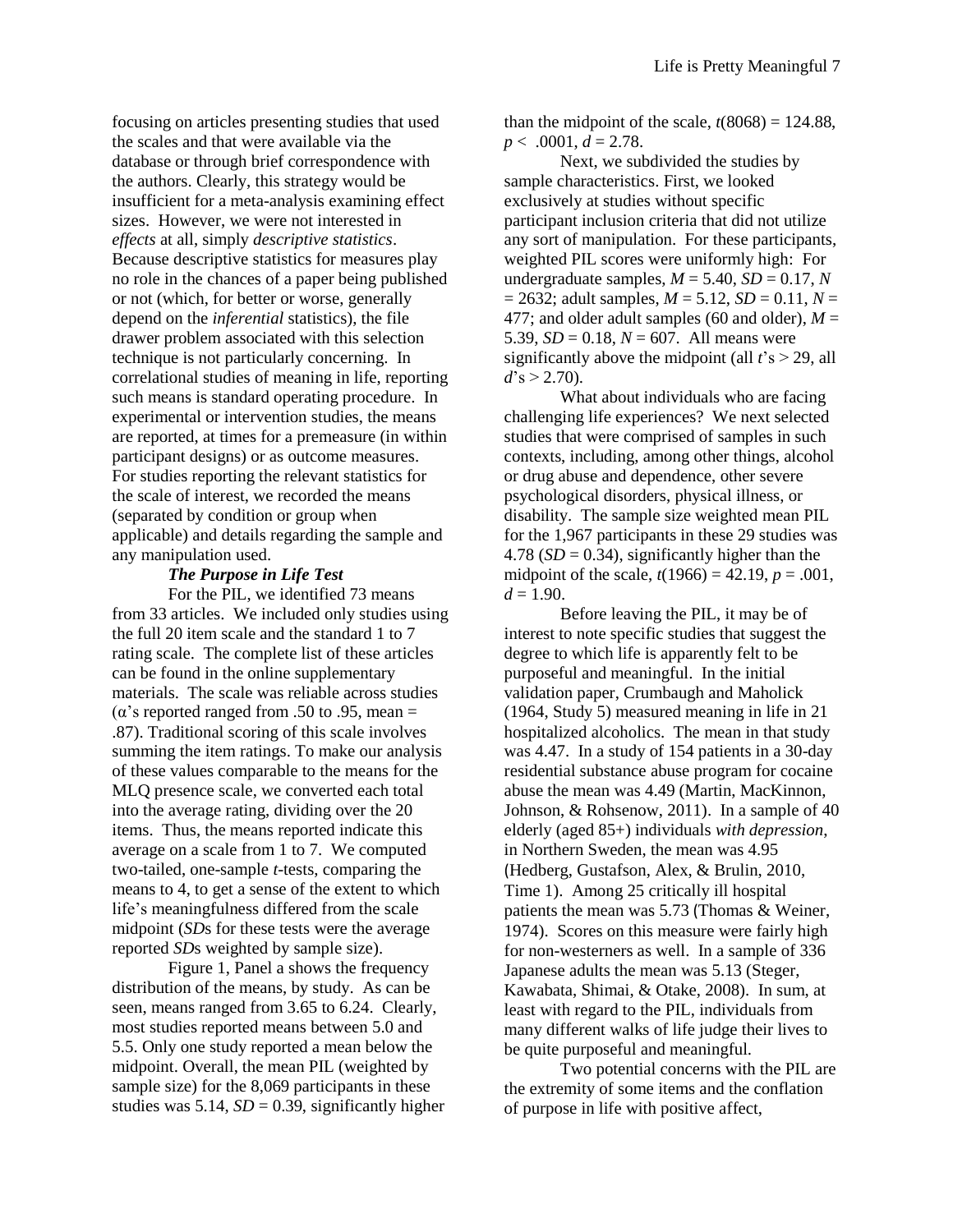enjoyment, vitality or zest. First, some items on the PIL are quite extreme. For instance, "Regarding suicide I have: thought of it seriously as a way out vs. never given it a second thought." Such items may naturally contribute to high scores. In addition, this scale includes items like, "Facing my daily tasks is: a painful and boring experience vs. a source of pleasure and satisfaction" and "My life is: empty, filled with despair vs. running over with exciting things." These means, then, might be inflated by momentary positive mood or general positive emotionality (McGregor & Little, 1998). In order to have some confidence that the levels of meaning in life espoused on the PIL are not due to these or some other idiosyncrasy of the scale, we turned to the MLQ. The presence of meaning subscale of the MLQ does not include any extreme items and though generally correlated with positive affect (e.g., *r*  $=$  .39, Hicks & King, 2009b), none of the items mention positive emotion.

## *The Presence of Meaning Subscale of the Meaning in Life Questionnaire*

For the MLQ presence of meaning subscale, we identified 122 means from 62 articles. Again, this scale is scored from 1 to 7 and we report the average rating of the five items. The scale was reliable across studies  $(\alpha)$ 's reported ranged from .64 to .95, mean = .86).The articles included are listed in the online supplementary materials. Figure 1, Panel b shows the frequency distribution of the means by study which ranged from 2.94 to 6.08. The modal means fell between 4.51 and 4.99, with a number of studies reporting means between 5 and 5.55. Of the 122 means, just 10 fell below the midpoint. The sample size weighted mean on this scale for the 27,635 participants included in these studies was  $4.56$ ,  $SD = 0.59$ , which differs significantly from the midpoint of the scale,  $t(27634) = 83.87$ ,  $p < .0001$ ,  $d = 1.0$ .

As we did for the PIL, we subdivided the studies based on sample characteristics. For studies not targeting specific clinical populations, means were significantly above the midpoint for undergraduate,  $M = 4.70$ ,  $SD = .46$ ,  $N = 4913$ ,  $t(4912) = 44.20$ ,  $d = 1.26$ , and adult samples,  $M = 4.86$ ,  $SD = .43$ ,  $N = 3808$ ,  $t(3807)$  $= 47.81, d = 1.55$ . Next, we selected those studies in which participants were facing life

challenges such as those described above as well as bereavement, trauma, and social exclusion. Participants in these samples still reported that their lives were more meaningful than not,  $M =$ 4.80,  $SD = .54$ ,  $N = 1761$ , and significantly above the midpoint of the scale,  $t(1760) = 30.24$ ,  $p < .0001, d = 1.44.$ 

A brief perusal of individual studies is informative. "At or above the midpoint" means are not unique to American samples. In a study of Australian adults, Cohen and Cairns (2012; *N*  $= 500$ ) reported a mean of 4.88. In a study of Spanish college students following a terrorist attack in Madrid (Steger, Frazier, & Zacchanini, 2008;  $N = 46$ ), the mean was 4.23. Further, these means were around or above the midpoint in samples from eastern cultures as well. Among Indian college students (Dogra, Basu, & Das,  $2008$ ;  $N = 320$ ), the mean was 5.23. In a sample of 34 Japanese adults whose grandparents were exposed to the nuclear attack during World War II, the mean was 4.06; among 88 not so exposed the mean was 4.14 (Palgi et al., 2012). In a Japanese sample  $(n = 982)$ , the mean was 3.94 (Steger, Kawabata, Shimai, & Otake, 2008). Further, to illustrate the robustness of reports that lives are quite meaningful even for individuals facing dire circumstances, consider two specific samples. In a study examining the effects of an intervention on meaning in life in women coping with breast cancer, the means were 4.66 and 5.22, *prior to the intervention* (Hsiao et al., 2012;  $n$ 's = 18 for each group). In a sample of adults diagnosed with serious psychological disorders for at least one year (Schulenberg, Strack, & Buchanan, 2011;  $N = 96$ ), the mean was 5.63.

In sum, evidence from large representative samples and the body of research using an older and a newer measure of meaning in life strongly point the same conclusion: Life is pretty meaningful. $^{2}$ 

#### **Criticisms and Concerns**

 Considering the high place that meaning in life enjoys in the pantheon of psychological functioning, the conclusion that human life is pretty meaningful may be provocative, heretical, or even outrageous. Where is the *existential vacuum*? Where is the *given meaninglessness* of existence? Where, indeed, are the French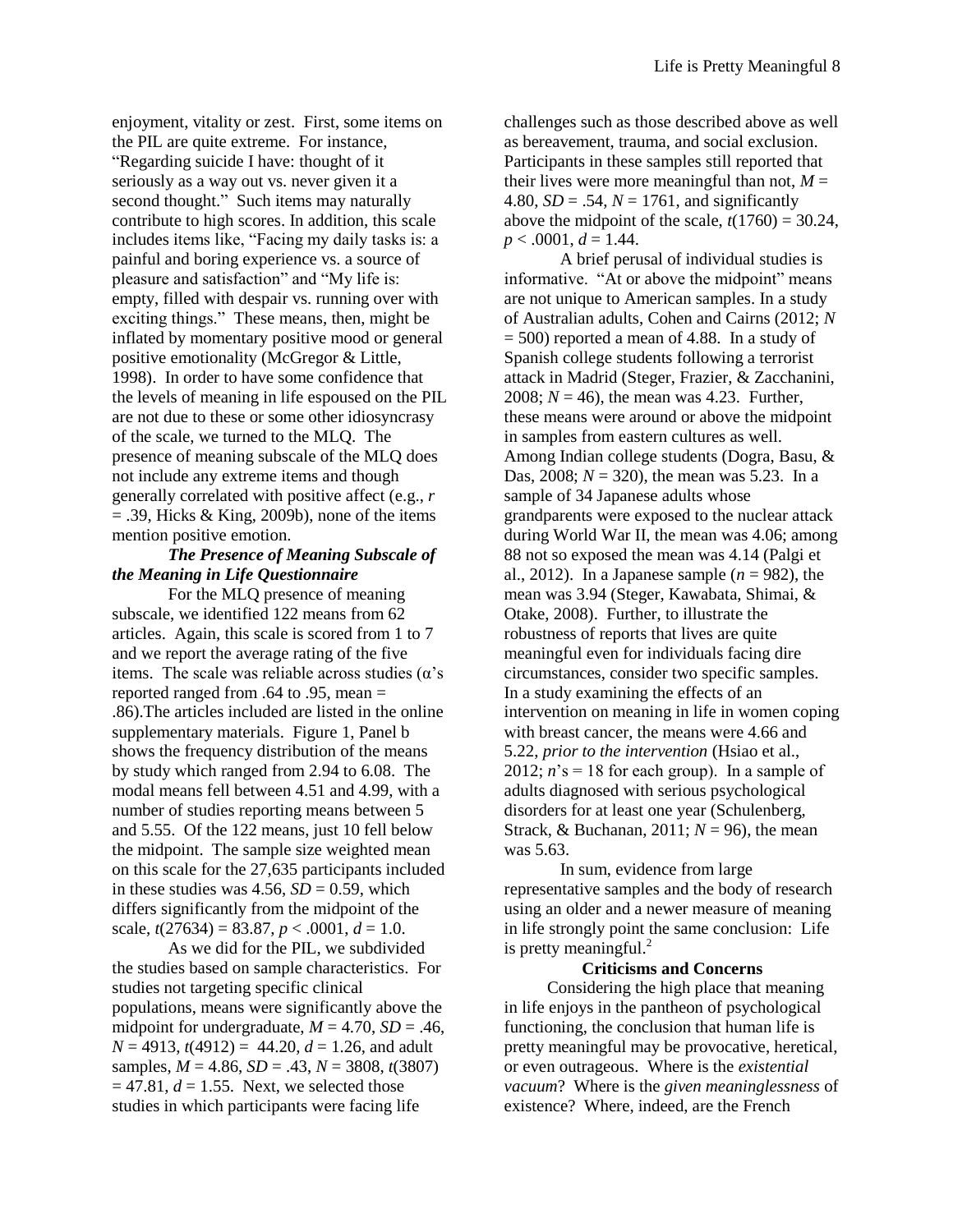existentialists? Here we consider a number of likely objections to our conclusion.

## *Self-reports of Meaning in Life ≠ Meaning in Life*

Of course, our analysis is based on selfreports and as such, the conclusion here might be somewhat more circumscribed: Perhaps not that human life *is* pretty meaningful, but that most people *rate* their lives as pretty meaningful. Some might dismiss these findings outright because they rely entirely on self-report measures. Of course, no scale is truly the thing itself, and questionnaire measures of meaning in life are no different. They provide an approximation of an experience, a gauge that allows us to measure what we cannot operationalize in any other way.

Alternatively we might call for measures of meaning in life that do not require self-report. It is notable that self-reports on the MLQpresence scale are significantly related to informant reports ( $r$ 's = .28 to .39, Steger et al., 2006, Study 4). Even so, as with other aspects of well-being, the subjective nature of these ratings is, in some ways, inevitable. Meaning in life is, by definition, a subjective state. As Klinger (1977, p. 10) elegantly noted, "The meaningfulness of someone's life cannot be inferred just from knowing his or her objective circumstances. Meaningfulness is something very subjective, a pervasive quality of a person's inner life. It is experienced both as ideas and as emotions. It is clear, then, that when we ask about the meaningfulness of someone's life we are asking about the qualities of his or her inner experience." In this sense, self-report might be the *best* way to measure meaning in life (Heintzelman & King, 2013; Kashdan, Biswas-Diener, & King, 2008).

Finally, some might balk at the notion that self-report questionnaires measuring meaning in life have been shown, as reviewed above, to be influenced by subtle experimental manipulations. Perhaps they would contend that if these measures of meaning in life were "real" they would be impervious to these manipulations. Certainly, self-reports of meaning in life are generally characterized by a high degree of temporal stability (Steger et al., 2006). Moreover, we believe that this responsiveness to situational factors is required

for meaning in life to play a functional role in self-regulation and adaptation, a point we review in more detail below.

## *Response Biases*

Meaning in life is clearly a desirable commodity so it is possible that, as a general rule, meaning in life ratings are inflated by desirability biases. Moderate correlations (*r*'s = .33, .37) exist between the PIL and a social desirability scale (Ebersole & Quiring, 1989). In its initial validation paper, the MLQ presence of meaning subscale, in contrast, was not related to a questionnaire measure of social desirability (*r*  $= -0.08$ , Steger et al., 2006). The consistency of relatively high scores, even in samples where might one fully expect low levels of meaning in life or among individuals for whom social desirability might not be a pressing concern (i.e., anonymous respondents) suggests that meaning in life is pretty high.

## *Positive Illusions*

Another way to view these relatively high levels of meaning in life is through the lens of positive illusions. Certainly, individuals often adopt overly rosy views of themselves (e.g., Alicke & Sedikides, 2009; Taylor & Brown, 1998). Moreover, at least sometimes, viewing oneself and one's life in unrealistically positive terms can be adaptive (e.g., Dunfer et al., 2012; Taylor et al., 2003). So, perhaps these many individuals are simply kidding themselves, reporting high meaning in life when in fact their lives lack actual meaning. Positive illusions might well be relevant to all aspects of wellbeing but they are, (arguably) especially, *perhaps essentially,* relevant to the issue of meaning in life. From an existentialist perspective, human life has no inherent meaning. Examining one's life objectively, the absurdity, the "ridiculous character," of everyday existence is difficult to ignore (Camus, 1955). Thus, *all meaning in life is illusory*. If such is the case, then, the present data suggest that this illusion is rampant. We leave it to others to consider whether, given association between meaning in life and many positive outcomes, it would be a good idea to dispel these individuals of this particular illusion. *People rate their lives as meaningful because they don't know what meaning is*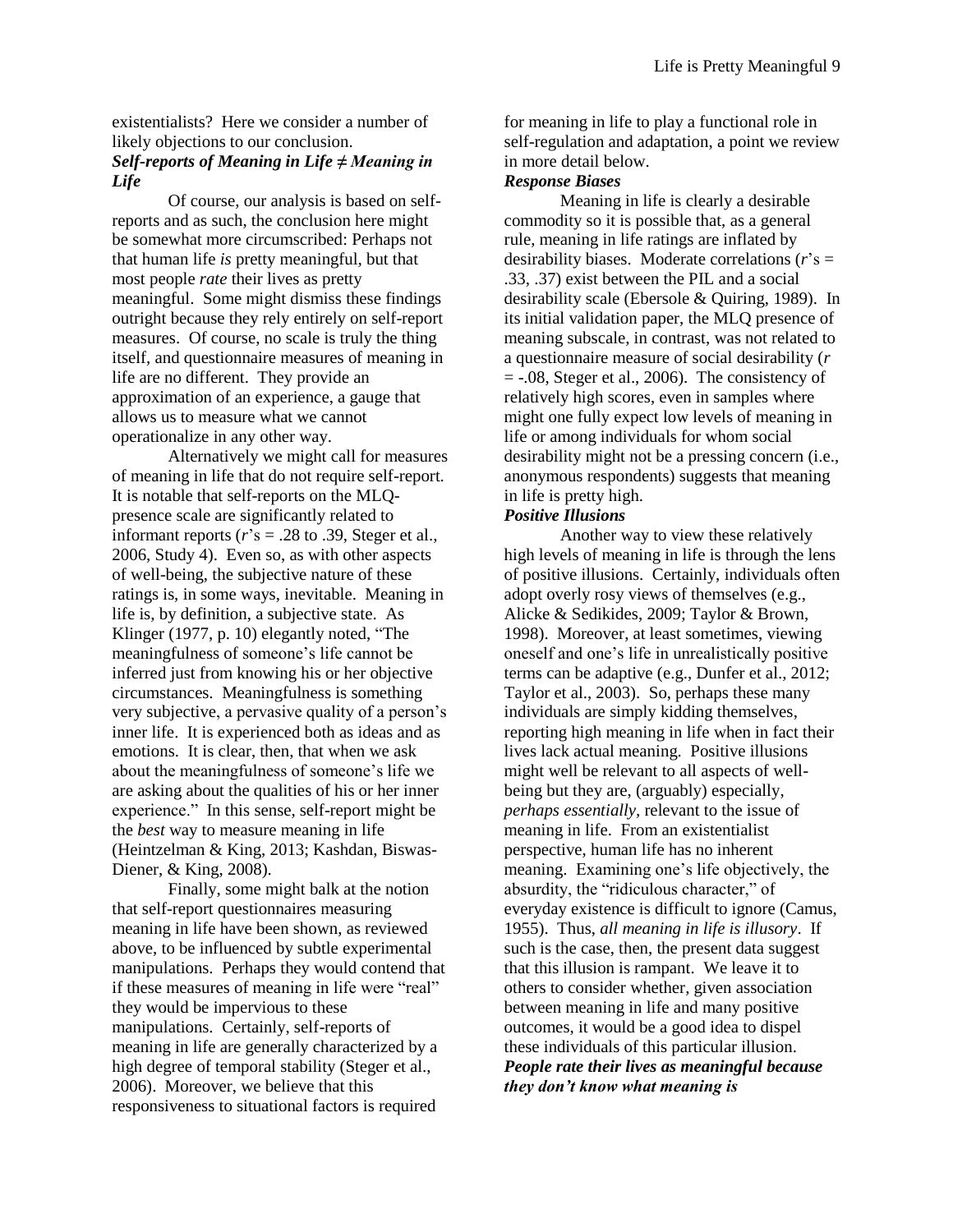Perhaps the problem with self-reports of meaning in life lies in the difference between lay notions of this experience and scholarly definitions of the construct. Self-reports of meaning in life do share a central ambiguity. All measures of meaning in life include items that refer specifically to "meaning" in items like those used in the scales on which we have focused. As already noted, such measures rely on participants' intuitive sense of what meaning in life means (Heintzelman & King, 2013; Hicks & King, 2009a). People may hold varying beliefs about what makes a life meaningful and these beliefs may not align with abstract scholarly conceptualizations of this experience. For example, participants prioritize family and friends as foundational sources of meaning above notions of purpose, significance, and coherence (Lambert, Stillman, Baumeister, Fincham, Hicks, & Graham, 2010; see also Ebersole, 1998). Which definition of meaning in life, the one used by people answering questions about meaning in life or the one created by psychologists, is the "right" one? Perhaps the answer to this question requires that we remind ourselves why psychologists proposed such definitions in the first place: To capture an experience that people have, not one that psychologists invented.

## *Pretty high is not high enough*

Another potential concern with our conclusion might be that a pretty meaningful life is not the desired end. Rather, perhaps, people are driven towards a very or extremely meaningful life. It is interesting to draw a parallel to the conclusion that "most people are happy," as shown by Diener and Diener (1996) in a similar analysis focusing on the prevalence of happiness. Their conclusion was based on the finding that self-reports of happiness and satisfaction are generally above the midpoint of rating scales. Must meaning in life reach a higher threshold, in comparison to happiness, before it can be considered widespread?

Media portrayals of happiness and meaning in life certainly reveal a double standard. In a recent article published in *The Atlantic,* identical descriptive statistics regarding the prevalence of meaning and happiness were interpreted through very different lenses.

"According to Gallup, the happiness levels of Americans are at a four-year high…At this writing, Gallup also reports that nearly *60 percent* all Americans today feel happy, without a lot of stress or worry. *On the other hand*, according to the Center for Disease Control, about 4 out of 10 Americans have not discovered a satisfying life purpose. *Forty percent* either *do not* think their lives have a clear sense of purpose or are neutral about whether their lives have purpose. Nearly a quarter of Americans feel neutral or do not have a strong sense of what makes their lives meaningful." (Smith, 2013; emphases added). Notice the values provided are

mathematically equivalent. That 60 percent of people are happy leads to the conclusion that happiness is abundant; that 60 percent of people rate their lives meaningful is taken to indicate alarmingly *low* levels of meaning in life. Interestingly, the authors of the article presenting the Center for Disease Control data reached a very different conclusion: That "most adults perceive that life has a sense of meaning and purpose" (Kobau et al., 2010, p. 289). *The Bottom Line* 

## We suspect that at the heart of these criticisms is the feeling that these data are simply wrong not because they come from selfreports, not because like other self-reports they are vulnerable to biases or illusions, nor even because they represent potentially trivial selfreports about a topic that is generally thought of as one of life's greatest mysteries. Rather, these means are unacceptable because, frankly, they are *too high*.

Consider the reaction to these very same self-report data if the means were significantly different from the midpoint *in the other direction*. Would showing that life is, actually quite meaningless, be somehow less troublesome, and the self-report questionnaires somehow, magically, more valid? Even further, imagine that over 90% of respondents in a representative survey said "Yes" to a question about being depressed or hopeless. Would such reports be more credible? Indeed, consider Figure 1 stripped of its labels on the *x*-axes.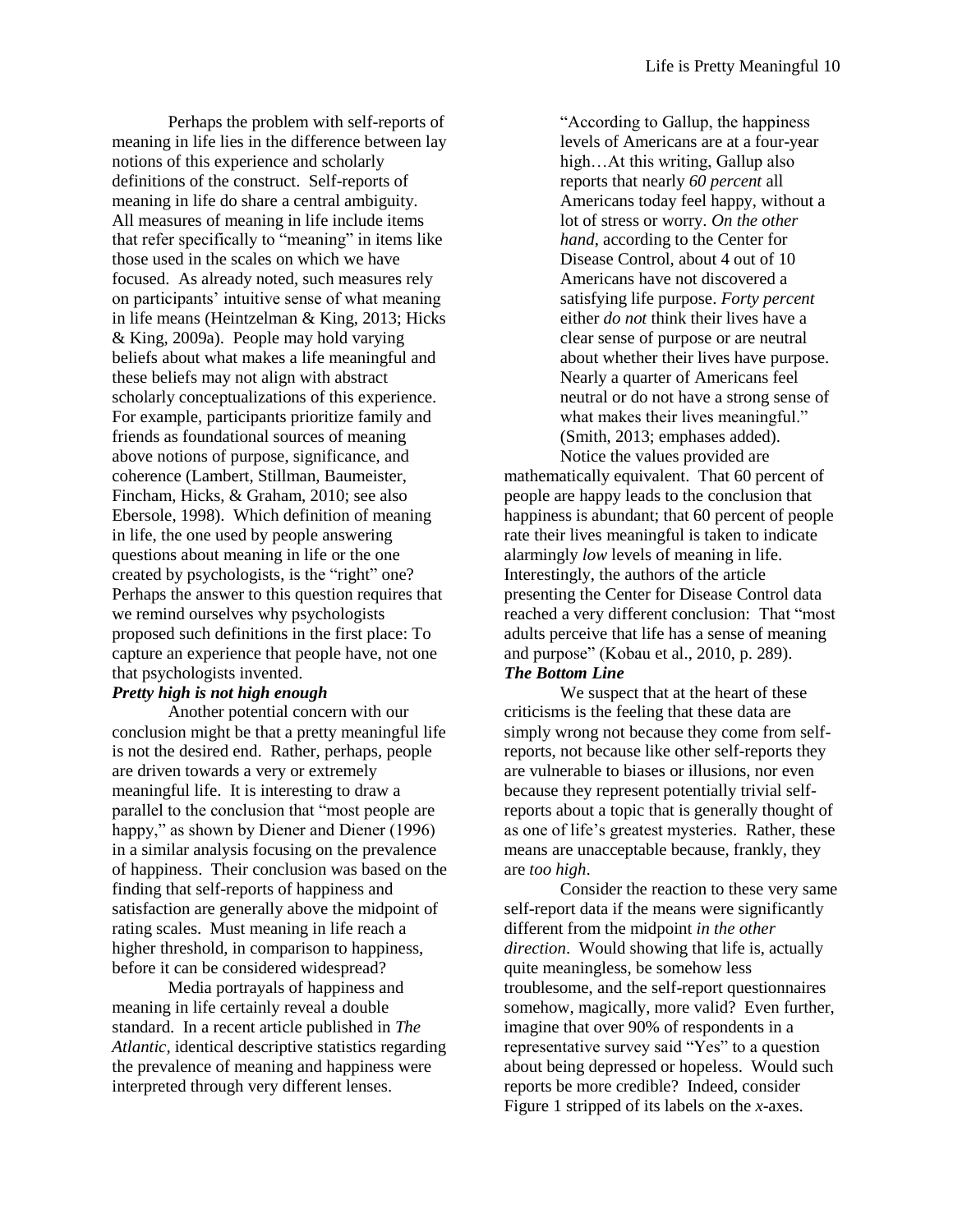Surely, such scores would warrant the conclusion that the phenomenon of interest was, indeed, widely prevalent, suggesting perhaps an epidemic of the variable of interest.

Of course, research using self-report measures is the science that supports the notion that meaning in life is, in fact, important. If selfreport measures of meaning in life are patently inadequate, we would be disingenuous not to dismiss, as well, the body of science demonstrating that meaning in life predicts crucial outcomes. We cannot accept and celebrate inferential statistics when they tell us that meaning in life is important but deny the homely reality of descriptive statistics when they tell us that it is also common. Even as they seem to contradict the mystique of meaning in life as an unattainable human goal, we cannot help but suggest a more credulous take on these statistics. Shouldn't we, at least, *entertain* the notion that these ratings in fact represent the meaning in life that these many individuals experience? If true, the conclusion that life is pretty meaningful has important implications for the science of well-being and our understanding of meaning in life.

#### **Implications**

Recognizing the commonplace existence of the experience of meaning in life suggests novel directions for future research. First, the prevalence of meaningful lives might suggest additional sources of meaning that have previously been ignored. In addition to traditionally recognized "deep" sources of meaning in life, such as religion, worldviews, and close relationships, meaning in life may also be drawn from more mundane daily functions (e.g., habitual activities; everyday experiences of pleasure) and a person's immediate environment. These alternative sources of meaning may be foundational to human functioning and therefore more universal. (Such a possibility suggests, of course, the importance of continued cross-cultural research on meaning in life). Finally, it might be important for researchers to turn to the question of whether it matters where meaning in life comes from. Rather than focusing on whether life is meaningful, we might begin to examine how the origins of all this meaning influence the relations of meaning in life to important outcomes.

Further, to help us understand meaning in life, conceptual treatments of the construct must account for the fact that meaning in life is relatively commonplace. Conceptualizations of meaning in life that place it outside the grasp of the average person in his or her everyday life may be a good way to sell books and motivational tapes but they do not reflect the apparent reality of meaning in life. The feeling that life is meaningful is *not* a rare experience enjoyed by only a few fortunate souls who have dedicated themselves to the right goals (or read the right book or attended the right workshop).

The commonplace nature of meaning in life might also call into question the notion that meaning is always a constructed experience (King, 2012). If the meaning in life that we experience is actively constructed, created, crafted, and laid over the reality of meaninglessness, then it would seem to be the case that humans are natural and expert meaning-makers, indeed. We might compare meaning in life to happiness in this regard: Yes, we can make ourselves happy and happier but not all of our happiness comes from our efforts. Perhaps the feeling that life is meaningful shares this feature with happiness. Some of the meaning we experience we create, but perhaps some of the meaning we experience comes from our interactions with a world whose features can promote a feeling of meaningfulness (Heintzelman et al., 2013). Inspired by this possibility, we suggest a way to think about meaning in life that takes seriously the notion that, just as scholars of meaning have proposed, the experience of meaning in life is adaptive.

#### **The Adaptive Function of Meaning in Life**

How might psychologists make meaning out of the findings reported here? How can so many people in so many different contexts and circumstances report their lives to be meaningful? Consider the stance of participants rating items like those in the questionnaires reviewed here. In answer to these questions, they have told us, essentially, "What I do has purpose. What I do has significance. My life matters in a way that will outlast my physical existence." The experimental evidence reviewed above suggests that when we feel connected to others, when we are in a good mood, when the world around us makes sense,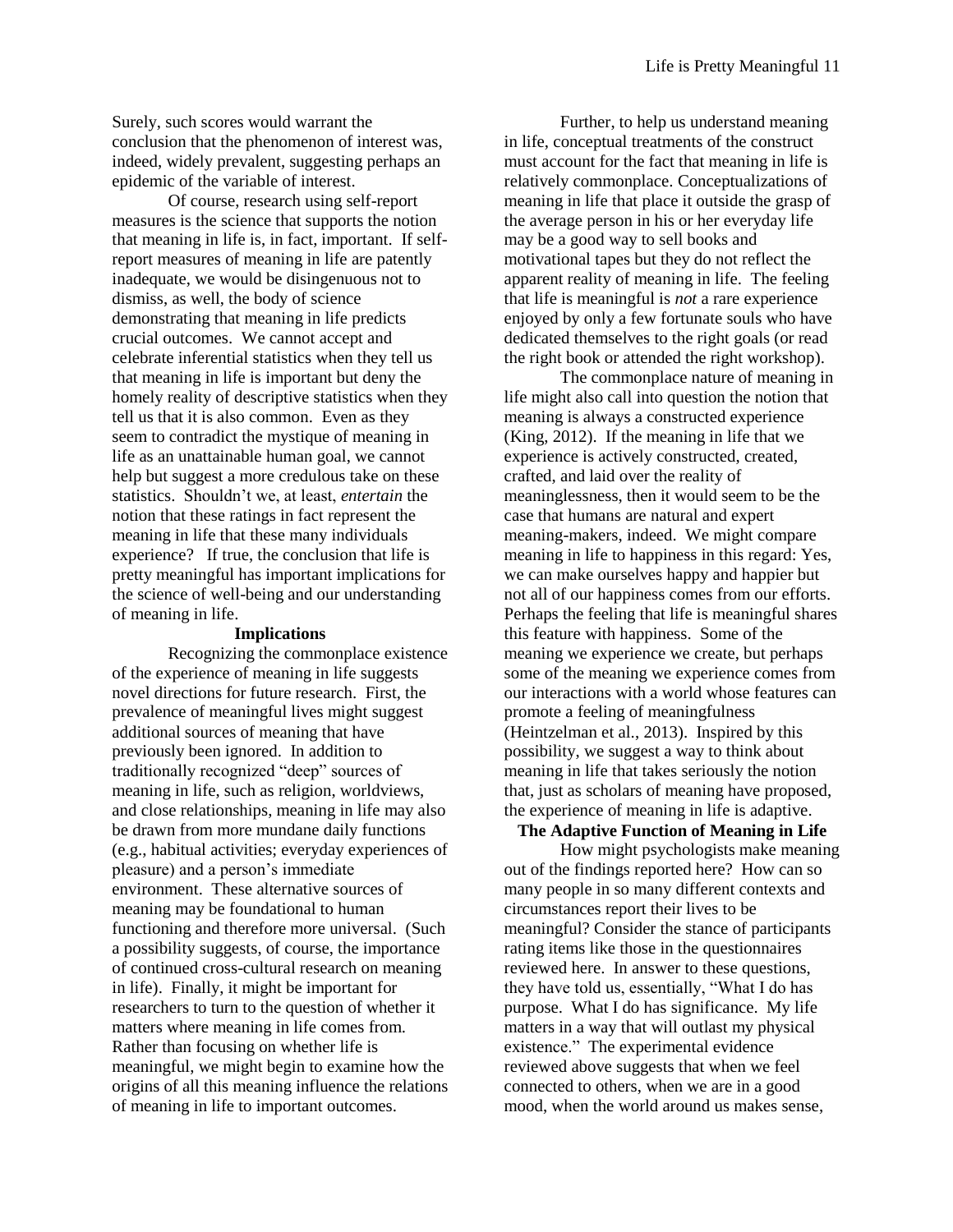life feels this way. And the data reviewed here suggest that life feels this way quite a lot. Most of the time, even during difficult times, life feels pretty meaningful to the persons living it. Acknowledging that meaning in life is relatively common does not somehow reduce the value of this central aspect of the Good Life. Rather, its prevalence positions meaning in life among other necessities for survival.

#### *The Necessity of Meaning in Life*

Scholars have long asserted that the experience of meaning in life is essential. Consider the following from Abraham Maslow (1968, p. 206), "The human needs a framework of values, a philosophy of life…in about the same sense that he needs sunlight, calcium, and love." Similarly, Frankl (1964/1984 p. 126) asserted, "There is nothing in the world…that would so effectively help one survive even the worst conditions as the knowledge that there is meaning in one's life."

What if we took these sentiments seriously? What if we considered the possibility that meaning in life is not simply nice to have but is, in fact, crucial to survival and adaptation? Any psychological experience that is suggested to play a role in adaptation must be responsive changing environmental circumstances. Thus, research demonstrating the effects of manipulations on meaning in life reports ought to be recognized not as trivializing this experience but, quite the contrary, highlighting its potential role in adaptive functioning (Heintzelman et al., 2013). Consider the types of manipulations that seem to matter very much to meaning in life: social relationships, the experience of pleasure, and the detection of reliable pattern or coherence in the environment. Though potentially trivial-seeming, from an adaptive perspective these three factors are anything but. Human beings need the social group to survive (Baumeister & Leary, 1995). In addition, pairing pleasure with adaptive behaviors is evolution's way of getting us to do the things we must to survive (e.g., Kringelbach & Berridge, 2010). Finally, extracting reliable associations in the environment is a survivalrelevant capacity for all species (e.g., Geary, 2004). Experimental research on the experience of meaning in life provides important evidence that this experience is deeply intertwined with

the kinds of activities and experiences that human beings need to survive.

This perspective has implications for our understanding of meaninglessness as well. If meaning in life is a necessity, experiences with meaninglessness should captivate our attention and direct our activities in ways that seek to restore this vital experience. In this sense, this experience we call meaning in life might well help to solve adaptive problems, directing attention and behavior toward survival relevant ends. That this experience is also deeply embedded in potentially mundane aspects of existence is required for it to serve in this regard. Moreover, although the meaningless life would seem to be the exception to the rule, lives experienced as meaningless present a truly dire (though thankfully unusual) situation: The absence of a basic necessity of life.

Considering meaning in life a necessity helps to explain the persistence of the human longing for meaning. If meaning in life is commonplace, why then do we continue to strive so mightily for it? This continual striving after meaning is, of course, an expression of powerful motivation and many have recognized meaning in life as a basic human need (e.g., Frankl, 1964/1984; Heine, Proulx, & Vohs, 2006; Maslow, 1968; Park, Edmondson, & Hale-Smith, 2013). Consider other basic human needs. The things we need to survive are enduring longings that cannot be satisfied in a "once and for all" way. Even when satisfied momentarily, they remain crucial goals that inform our interaction with the world. We will not soon get over our need for oxygen or water. No amount of oxygen or water will persuade us way from our energetic dedication to these necessities. This analysis suggests that meaning in life can be high even as the pursuit of meaning continues, in the service of selfregulation and adaptation. If meaning in life is a central human motivation, then even in the presence of meaning, the desire for meaning might persist. Does it? Research on meaning in life provides an answer to this question.

As we noted earlier, the MLQ includes a subscale measuring the degree to which a person is *searching* for meaning. Items include, "I am seeking a purpose or mission for my life," and "I am searching for meaning in my life." We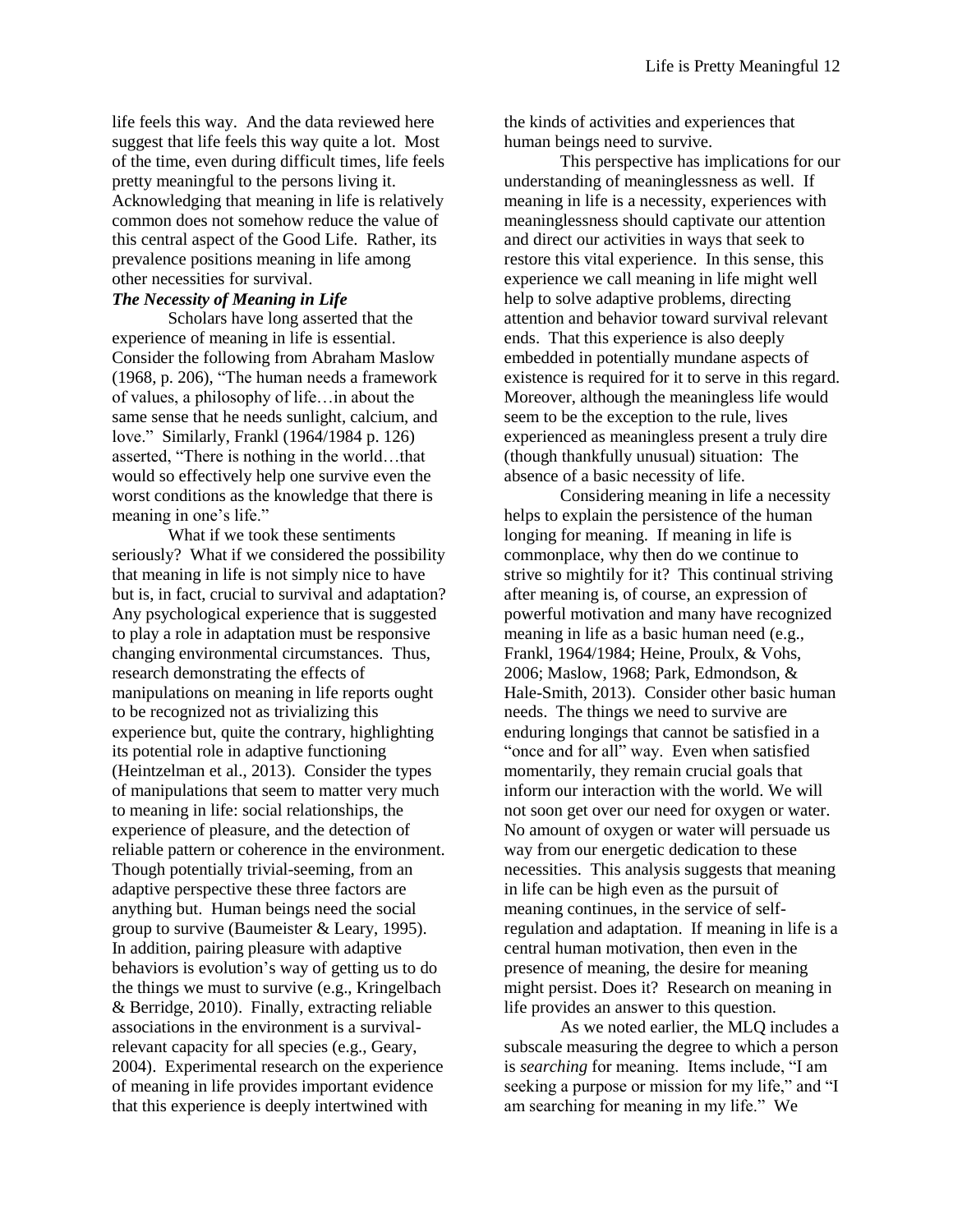conducted a literature review on the MLQsearch subscale, collecting 66 sample means from 29 different articles (total  $N = 17,282$ ). The average mean, weighted by sample size, for the MLO-search subscale was  $4.32$ ,  $SD = 1.18$ , significantly higher than the scale midpoint,  $t(17281) = 35.65, p < .001, d = 0.27$ . The coexistence of high levels of both the presence of and the search for meaning implies that these two constructs are not mutually exclusive. Interestingly, the presence and search subscales were found to be modestly negatively correlated in a U.S. sample (e.g.,  $r = -.24$ ) but modestly *positively* correlated in a Japanese sample (*r* = .20; Steger, et al., 2008). It seems, then, that even when life is pretty meaningful, the pursuit of meaning might continue. Just because we are often looking for meaning does not imply that meaning, itself, is chronically lacking or lost.

#### **Conclusion**

At the beginning of this article we noted the paradox that characterizes psychological approaches to meaning in life: It is portrayed simultaneously as a necessity of life *and* as something that is next to impossible to obtain. It simply cannot be both of these things. If meaning in life is essential to our survival "in

about the same sense" as sunlight, or calcium, then it must be available to us. Otherwise, human beings would have long since been rendered extinct. If we take seriously the notion that meaning in life is a human necessity then we must tolerate an understanding of meaning in life as a relatively common experience. Large scale representative surveys and numerous studies of meaning in life suggest that meaning in life is widespread and relatively high. Life is pretty meaningful. If we truly need meaning in life to survive, it cannot be otherwise.

#### Footnotes

<sup>1</sup>Within the scholarly literature, meaning in life and purpose in life are often used interchangeably. Most measures of purpose in life include the word meaning, and all measures of meaning in life include the word purpose. We refer to meaning in life throughout this paper, although some of the scales and studies we cite label this experience purpose in life. <sup>2</sup> Note that these average means from these studies do not preclude variance around these means. Certainly, there are important individual differences in meaning in life.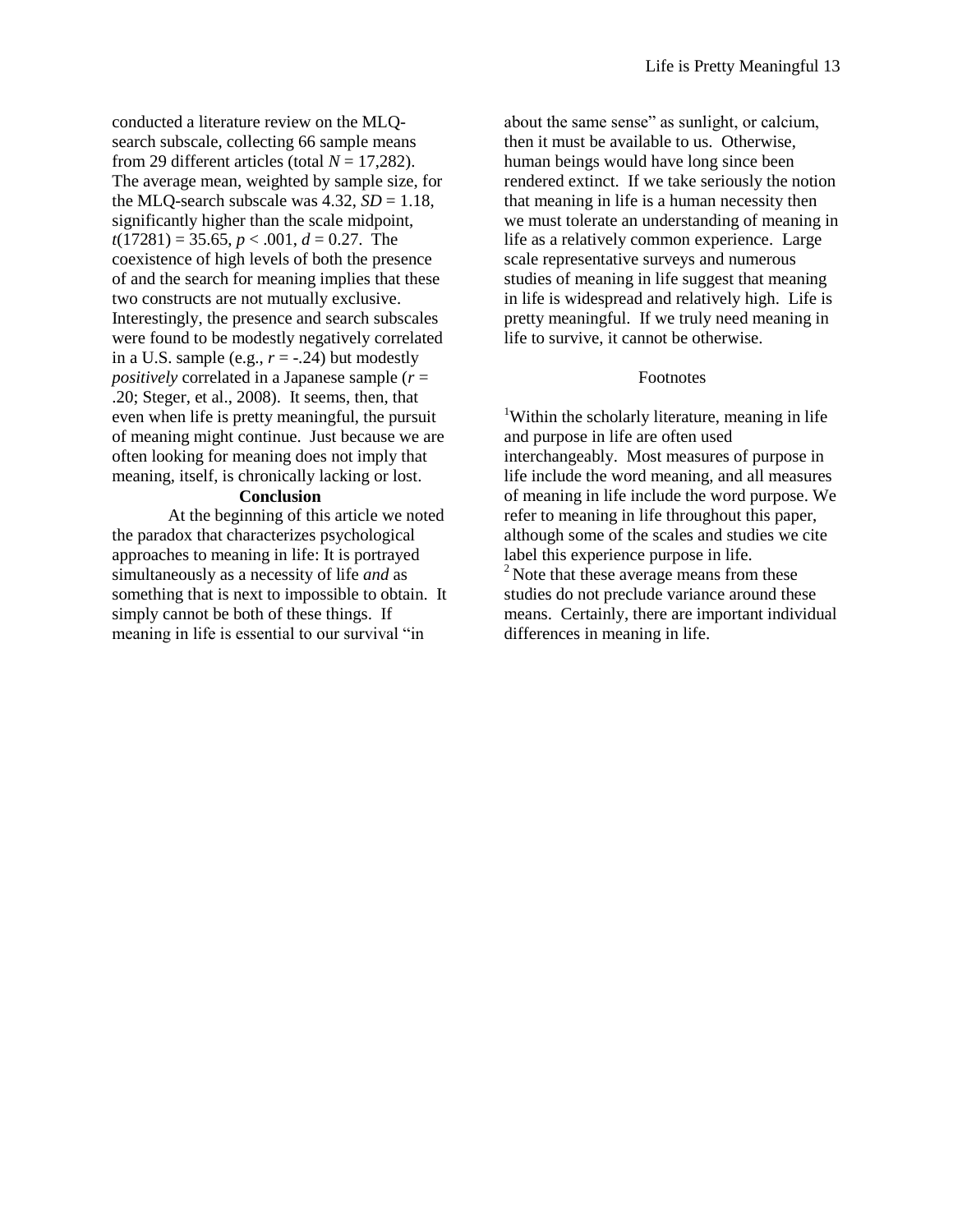## Author Note

Preparation of this manuscript was supported by NSF Grant 1249399, *The Function of Meaning*.

## References

- Alicke, M.D., & Sedikides, C. (2009). Selfenhancement and self-protection: What they are and what they do. *European Review of Social Psychology, 20*, 1-48.
- Antonovsky, A. (1993). The structure and properties of the sense of coherence scale. *Social Science and Medicine, 36,* 725-733.
- Baumeister, R. F. (1991). *Meanings of life.* New York: Guilford.
- Baumeister, R. F., & Leary, M. R (1995). The need to belong: Desire for interpersonal attachments as a fundamental human motivation. *Psychological Bulletin, 117*, 497-529
- Baumeister R.F., & Vohs, K.D. (2002).The pursuit of meaningfulness in life. In: C. R. Snyder & S. J. Lopez (Eds.), *Handbook of positive psychology*. (pp. 608-618). New York: Oxford.
- Baylor University. 2007. *The Baylor Religion Survey, Wave II*. Waco, TX: Baylor Institute for Studies of Religion.
- Boyle, P.A., Barnes, L.L., Buchman, A.S., Bennett, D.A. (2009). Purpose in life is associated with mortality among community dwelling older persons. *Psychosomatic Medicine, 71,* 574-579.
- Boyle, P. A., Buchman, A. S., Barnes, L. L., & Bennett, D. A. (2010). Effect of a purpose in life on risk of incident Alzheimer disease and mild cognitive impairment in community-dwelling older persons. *Archives of General Psychiatry, 67*, 304-310.
- Cacioppo. J. T., Gardner, W. L., & Berntson, G. G. (1997). Beyond bipolar conceptualizations and measures: The case of attitudes and evaluative space. *Personality and Social Psychology Review, 1,* 3-25.
- Camus, A. (1955). *An absurd reasoning. The myth of Sisyphus and other essays*. New York: Vintage.
- Cohen, K., & Cairns, D. (2012). Is searching for meaning in life associated with reduced subjective well-being? Confirmation and possible moderators. *Journal of Happiness Studies, 13*, 313-331.
- Crumbaugh, J.C., & Maholick, L.T. (1964). An experimental study in existentialism: The psychometric approach to Frankl's concept of noogenic neurosis. *Journal of Clinical Psychology, 20,* 200–207.
- DeWitz, S.J., Woolsey, M.L., & Walsh, W.B. (2009). College student retention: An exploration of the relationship between self-efficacy beliefs and purpose in life among college students. *Journal of College Student Development, 50*, 19- 34.
- Diener, E., & Diener, C. (1996). Most people are happy. *Psychological Science, 7,* 181- 185
- Dogra, A.K.,Basu, S., & Das, S. (2008). The roles of personality, stressful life events, meaning in life, reasons for living on suicidal ideation: A study of college students. *Journal of Projective Psychology and Mental Health, 15*, 52- 57.
- Dunfer, M., Denissen, J.A., van Zalk, M., Matthes, B., Meeus, M.H.J., van Aken, M.A.G., & Sedikides, C. (2012). Positive intelligence illusions: On the relation between intellectual selfenhancement and psychological adjustment. *Journal of Personality, 80,*  537-571.
- Ebersole, P. (1998). Types and depth of written life meanings. In P. T. P. Wong & S. P. Fry (Eds.) *The human quest for meaning: A handbook of psychological research and clinical applications* (pp. 179-191). Mahwah, NJ: Lawrence Erlbaum.
- Ebersole, P., & Quiring, G. (1989). Social desirability in the purpose-in-life test. *Journal of Psychology: Interdisciplinary and Applied, 123*, 305-307.
- Frankl, V. E. (1963/1984). *Man's search for meaning.* (3rd ed.). New York: First Washington Square Press.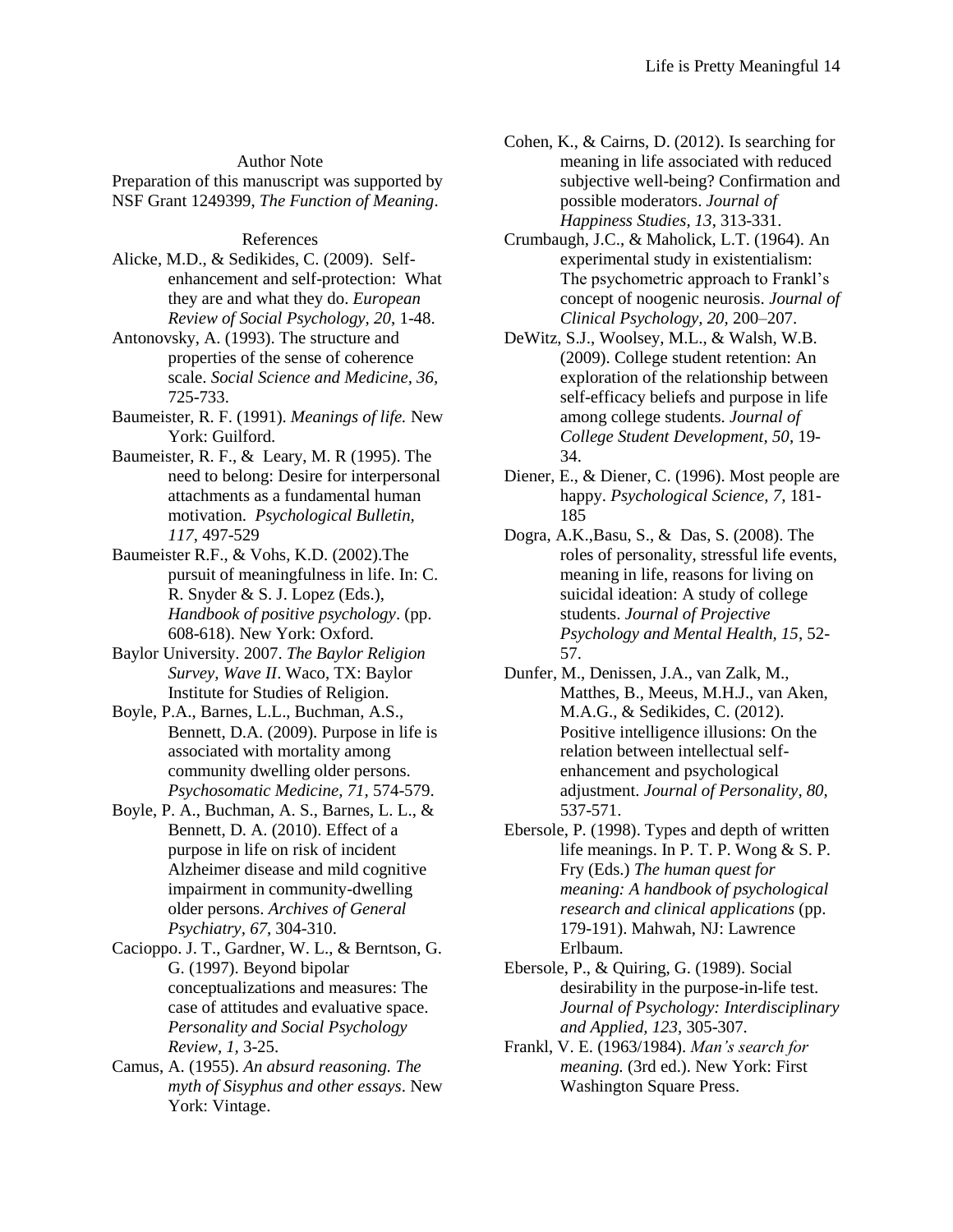Geary, D.C. (2004). *Origin of mind: Evolution of brain, cognition, and intelligence.*  Washington, D.C.: APA.

Gonsalkorale, K., & Williams, K. D. (2007). The KKK won't let me play: Ostracism even by a despised outgroup hurts. *European Journal of Social Psychology, 37*, 1176-1186.

Hedberg, P., Gustafson, Y., Alèx, L., & Brulin, C. (2010). Depression in relation to purpose in life among a very old population: A five-year follow-up study. *Aging & Mental Health, 14*, 757-763.

Halusic, M., & King, L.A. (2013). What makes life meaningful: Positive mood works in a pinch. In K.D. Markman, T. Proulx, & M.J. Lindberg (Eds.), *The Psychology of Meaning* (pp. 445-464). Washington, D.C.: APA.

Health and Retirement Study, public use dataset. Produced and distributed by the University of Michigan with funding from the National Institute on Aging (grant number NIA U01AG009740). Ann Arbor, MI, (2002)."

Heine, S. J., Proulx, T., & Vohs, K. D. (2006). The meaning maintenance model: on the coherence of social motivations. *Personality and Social Psychology Review, 10,* 88-110.

Heintzelman, S.J., *&* King, L. A. (2013, in press). On knowing more than we can tell: Intuition and the human experience of meaning. *Journal of Positive Psychology*.

Heintzelman, S.J., Trent, J., & King, L.A. (2013). Encounters with Objective Coherence and the Experience of Meaning in Life. *Psychological Science, 24*, 991-998.

Heisel, M.J.,& Flett, G.L. (2004). Purpose in Life, Satisfaction With Life, and suicide ideation in a clinical sample. *Journal of Psychopathology and Behavioral Assessment,26*, 127-135.

Hicks, J. A., *&* King, L. A. (2009a). Meaning in life as a judgment and lived experience. *Social and Personality Psychology Compass, 3,* 638-653*.* 

Hicks, J. A., & King, L. A. (2009b). Positive mood and social relatedness as

information about meaning in life. *Journal of Positive Psychology, 4,* 471- 482*.*

- Hicks, J. A., Schlegel, R. J., & King, L. A. (2010). Social threats, happiness, and the dynamics of meaning in life judgments. *Personality and Social Psychology Bulletin,36*, 1305-1317.
- Hicks, J.A., Trent, J., Davis, W. & King, L. A. (2012). Positive affect, meaning in life, and future time perspective: An application of Socioemotional Selectivity Theory. *Psychology and Aging. 27*,181-189.
- House, J.A. (2008). *Americans' Changing Lives: Waves I, II, III, and IV Codebook*. Ann Arbor, MI: Inter-University Consortium for Political and Social Research, University of Michigan.
- House, J. S. (1986). The survey of Americans' changing lives [Datafile]. Ann Arbor, MI: Institute for Social Research.
- Hsiao, F.J., Jow, G., Kuo, W., Chang, K., Liu, Y., Ho, R.T.H., Ng, S., Chan, C.L.W., Lai, Y., & Chen, Y. (2012). The effects of psychotherapy on psychological wellbeing and diurnal cortisol patterns in breast cancer survivors. *Psychotherapy and Psychosomatics,81*, 173-182.
- Juster, F.T., & Suzman, R. (1995). An overview of the Health and Retirement Study. Journal of Human Resources, S7-S56.
- Kahneman, D., & Klein, G. (2009). Conditions for intuitive expertise: A failure to disagree. *American Psychologist, 64*, 515-526.
- Kashdan, T.B., Biswas-Diener, R., & King, L.A. (2008). Reconsidering happiness: The costs of distinguishing between hedonics and eudaimonia. *Journal of Positive Psychology,8,*219-233*.*

Keyes, C.L.M., Shmotkin, D., & Ryff, C.D. (2002). Optimizing well-being: The empirical encounter of two traditions. *Journal of Personality and Social Psychology, 82,* 1007-1022.

King, L. A. (2012). Meaning: Effortless and ubiquitous. In M. Mikulincer & P. Shaver (Eds)., *Meaning, Mortality, and Choice: The Social Psychology of*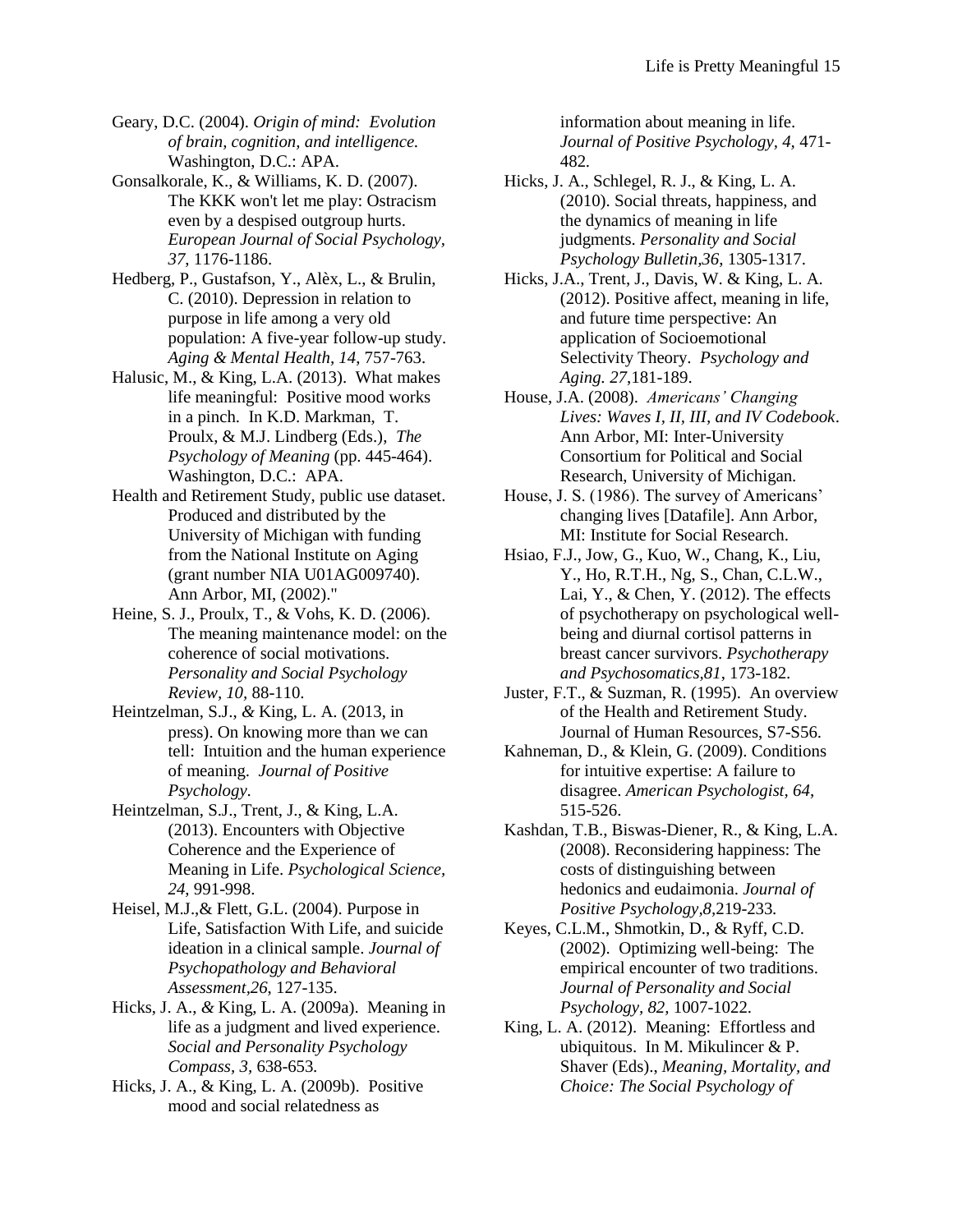*Existential Concerns*. (pp. 129-144). Washington, D.C.: APA.

- King, L. A., & Geise, A. C. (2011). Being forgotten: Implications for the experience of meaning in life. *Journal of Social Psychology, 151*, 696-709.
- King, L. A., Hicks, J. A., Krull, J., & Del Gaiso, A. K. (2006). Positive affect and the experience of meaning in life. *Journal of Personality and Social Psychology, 90,*  179-196.
- Klinger, E. (1977). *Meaning and void: Inner experience and the incentives in people's lives.* Oxford, England: U Minnesota Press.
- Kobau, R., Sniezek, J., Zack, M.M., Lucas, R.E., & Burns, A. (2010). Well-being assessment: An evaluation of well-being scales for public health and population estimates of well-being among US adults. *Applied Psychology: Health and Well-Being, 2*, 272-297.
- Krause, N. (2007). Longitudinal study of social support and meaning in life. *Psychology and Aging*, *22*, 456–469.
- Krause, N. (2009). Meaning in life and mortality. *Journal of Gerontology: Social Science, 64B,* 517-527.
- Kringelbach, M. L., & Berridge, K. C. (*Eds.)*  (2010). *Pleasures of the brain.* New York: Oxford University Press.
- Lambert, N.M., Stillman, T.F., Baumeister, R.F., Fincham, F.D., Hicks, J.A., & Graham, S.M. (2010). Family as a salient source of meaning in young adulthood. *The Journal of Positive Psychology, 5*, 367- 376.
- Leary, M.R., & Cox, C.B. (2008). Belongingness motivation: A mainspring of human action. In J.Y. Shah & W.L. Gardner (Eds.), *Handbook of Motivation Science* (pp. 27-40). New York: Guilford.
- Littman-Ovadia, H., & Steger, M.F. (2010). Character strengths and well-being among volunteers and employees. *Journal of Positive Psychology, 6,* 419- 430.
- Martin, R. A., MacKinnon, S., Johnson, J., & Rohsenow, D.J. (2011). Purpose in life predicts treatment outcome among adult

cocaine abusers in treatment. *Journal of Substance Abuse Treatment, 40*, 183- 188.

- Mascaro, N., & Rosen, D. H. (2005). Existential Meaning's Role in the Enhancement of Hope and Prevention of Depressive Symptoms. *Journal of Personality, 73*, 985-1014.
- Maslow, A.H. (1968). *Toward a Psychology of Being, 2nd edition*. New York: John Wiley & Sons.
- McGregor, I., & Little, B.R. (1998). Personal projects, happiness, and meaning: On doing well and being yourself. *Journal of Personality and Social Psychology, 74*, 494-512.
- Oishi, S., & Diener, E. (2013, under review). *Residents of poor nations have more meaning in life than residents of wealthy nations.* Manuscript submitted for publication.
- Owens, G.P., Steger, M.F., Whitesell, A.A., & Herrerra, C.J. (2009). Relationships among posttraumatic stress disorder, guilt, and meaning in life for military veterans. *Journal of Traumatic Stress, 22,* 654-657.
- Palgi, Y., Ben-Ezra, M., Aviel, O., Dubiner, Y., Baruch, E., Soffer, Y., & Shrira, A. (2012). Mental health and disaster related attitudes among Japanese after the 2011 Fukushima nuclear disaster. *Journal of Psychiatric Research, 46*, 688-690.
- Park, C. L., Edmondson, D., & Hale-Smith, A. (2013). Why religion? Meaning as motivation. In K.I. Pargament, J.J. Exline, & J.W. Jones, (Eds.) *APA Handbook of Psychology, Religion, and Spirituality (Vol 1): Context, theory, and research.* (pp. 157-171). Washington, DC: American Psychological Association.
- Ryan, R.M., & Deci, E.L. (2001). On happiness and human potentials: A review of research on hedonic and eudaimonic well-being. *Annual Review Psychology, 52*, 141–166.
- Ryff, C.D.(2012). Existential well-being and health. In P.T.P. Wong (Ed.), *The human quest for meaning: Theories,*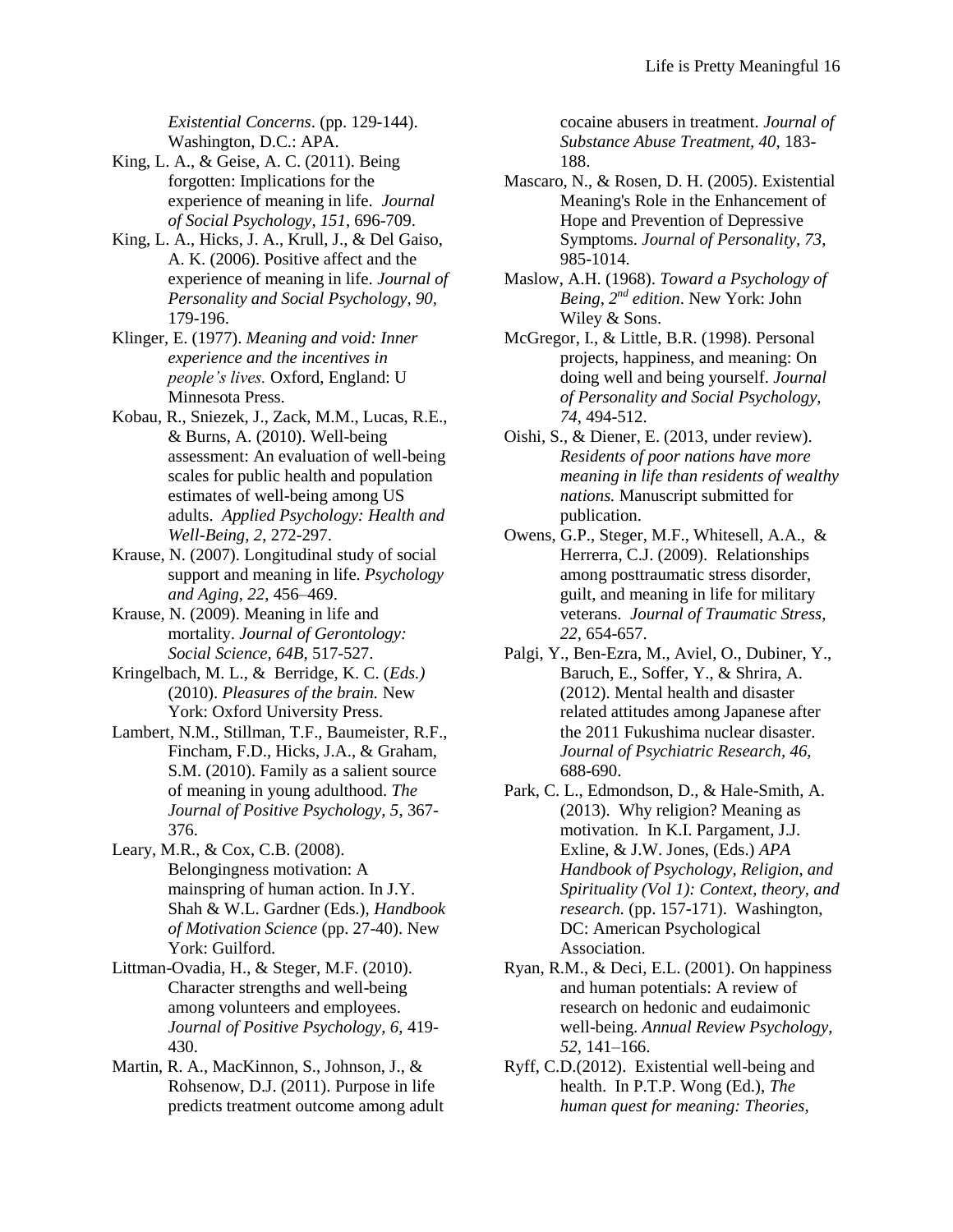*research, and applications, 2nd ed.* (pp. 233-247). New York,: Routledge/Taylor & Francis Group.

- Ryff, C. D. (1989). Happiness if everything… or is it? Explorations on the meaning of psychological well-being. *Journal of Personality and Social Psychology, 57,*  1069-1081.
- Ryff, C. D., & Keyes, C. L. M. (1995). The structure of psychological well-being revisited. *Journal of Personality and Social Psychology, 69*, 719-727.

Ryff, C. D., & Singer, B. H. (2008). Know thyself and become what you are: A eudaimonic approach to psychological well-being. *Journal of Happiness Studies, 9*, 13–39.

- Schulenberg, S.E., Strack, K.M., & Buchanan, E.M. (2011). The meaning in life questionnaire: Psychometric properties with individuals with serious mental illness in an inpatient setting. *Journal of Clinical Psychology, 67,* 1210-1219.
- Seligman, M. E. P. (2002). *Authentic Happiness*. New York: Free Press.

Seligman, M.E.P. (2011). *Flourish: A Visionary New Understanding of Happiness and Well-being.* New York: Free Press.

- Smith, E.E. (2013, January 9). There's more to life than being happy. *The Atlantic.* Retrieved from www.theatlantic.com.
- Steger, M.F. (2012). Experiencing meaning in life: Optimal functioning at the nexus of spirituality, psychopathology, and wellbeing. In P. T. P. Wong & P. S. Fry (Eds.), *The human quest for meaning (2nd Ed)*. New York: Routledge.
- Steger, M. F., Frazier, P., Oishi, S., & Kaler, M. (2006). The meaning in life questionnaire: Assessing the presence of and search for meaning in life. *Journal of Counseling Psychology,53*, 80-93.
- Steger, M.F., Frazier, P.A., & Zacchanini, J.L. (2008). Terrorism in two cultures: Stress and growth following September 11 and the Madrid train bombings. *Journal of Loss and Trauma, 13*, 511–527.
- Steger, M.F., & Kashdan, T.B. (2009). Depression and everyday social activity, intimacy, and well-being. *Journal of Counseling Psychology, 56*, 289-300.
- Steger, M.F., Mann, J., Michels, P., & Cooper, T. (2009). Meaning in life, anxiety, depression, and general health among smoking cessation patients. *Journal of Psychosomatic Research, 67,* 353-358.
- Stillman, T.F., Baumeister, R.F., Lambert, N.M., Crescioni, A.W., Dewall, C.N., & Fincham, F.D. (2009). Alone and without purpose: Life loses meaning following social exclusion. *Journal of Experimental Social Psychology, 45*, 686-694.
- Stillman, T.F., Lambert, N.M., Fincham, F.D., & Baumeister, R.F. (2011). Meaning as magnetic force: Evidence that meaning in life promotes interpersonal appeal. *Social Psychological and Personality Science, 2*, 13-20.
- Stroope, S., Draper, S., & Whitehead, A.L. (2013). Images of a loving God and sense of meaning in life. *Social Indicators Research, 111*, 25-44.
- Taylor, S.E., & Brown, J.D. (1988). Illusion and well-being: A social psychological perspective on mental health. *Psychological Bulletin, 103,* 193-210.
- Taylor, S. E., Lerner, J.S., Sherman, D.K., Sage, R.M., & McDowell, N.K. (2003). Portrait of the self-enhancer: Well adjusted and well liked or maladjusted and friendless? *Journal of Personality and Social Psychology, 84,* 165-176.
- Thomas, J.M., & Weiner, E.A. (1974). [Psychological differences among groups](http://ehis.ebscohost.com/ehost/viewarticle?data=dGJyMPPp44rp2%2fdV0%2bnjisfk5Ie46bZMsay0TLGk63nn5Kx95uXxjL6nsEevpq1KrqewOK%2bwrkm4qrc4zsOkjPDX7Ivf2fKB7eTnfLuntlGyrLZJtq23PurX7H%2b72%2bw%2b4ti7iPHv5j7y1%2bVVv8Skeeyzr1G1qqtKtqexTqumrkmk3O2K69fyVeTr6oTy2%2faM&hid=27)  [of critically ill hospitalized patients,](http://ehis.ebscohost.com/ehost/viewarticle?data=dGJyMPPp44rp2%2fdV0%2bnjisfk5Ie46bZMsay0TLGk63nn5Kx95uXxjL6nsEevpq1KrqewOK%2bwrkm4qrc4zsOkjPDX7Ivf2fKB7eTnfLuntlGyrLZJtq23PurX7H%2b72%2bw%2b4ti7iPHv5j7y1%2bVVv8Skeeyzr1G1qqtKtqexTqumrkmk3O2K69fyVeTr6oTy2%2faM&hid=27)  [noncritically ill hospitalized patients,](http://ehis.ebscohost.com/ehost/viewarticle?data=dGJyMPPp44rp2%2fdV0%2bnjisfk5Ie46bZMsay0TLGk63nn5Kx95uXxjL6nsEevpq1KrqewOK%2bwrkm4qrc4zsOkjPDX7Ivf2fKB7eTnfLuntlGyrLZJtq23PurX7H%2b72%2bw%2b4ti7iPHv5j7y1%2bVVv8Skeeyzr1G1qqtKtqexTqumrkmk3O2K69fyVeTr6oTy2%2faM&hid=27)  [and well controls.](http://ehis.ebscohost.com/ehost/viewarticle?data=dGJyMPPp44rp2%2fdV0%2bnjisfk5Ie46bZMsay0TLGk63nn5Kx95uXxjL6nsEevpq1KrqewOK%2bwrkm4qrc4zsOkjPDX7Ivf2fKB7eTnfLuntlGyrLZJtq23PurX7H%2b72%2bw%2b4ti7iPHv5j7y1%2bVVv8Skeeyzr1G1qqtKtqexTqumrkmk3O2K69fyVeTr6oTy2%2faM&hid=27) *Journal of Consulting and Clinical Psychology, 42*, 274-279.
- Thompson, N.J., Coker, J., Krause, J.S., & Henry, E. (2003). Purpose in life as a mediator of adjustment after spinal cord injury. *Rehabilitative Psychology, 48,*  100-108.
- Waterman, A.S. (1993). Two conceptions of happiness: Contrasts of personal expressiveness (eudaimonia) and hedonic enjoyment. *Journal of Personality and Social Psychology, 64,* 678-691.
- Williams, K.D. (2007). Ostracism. *Annual Review of Psychology, 58*, 425-252.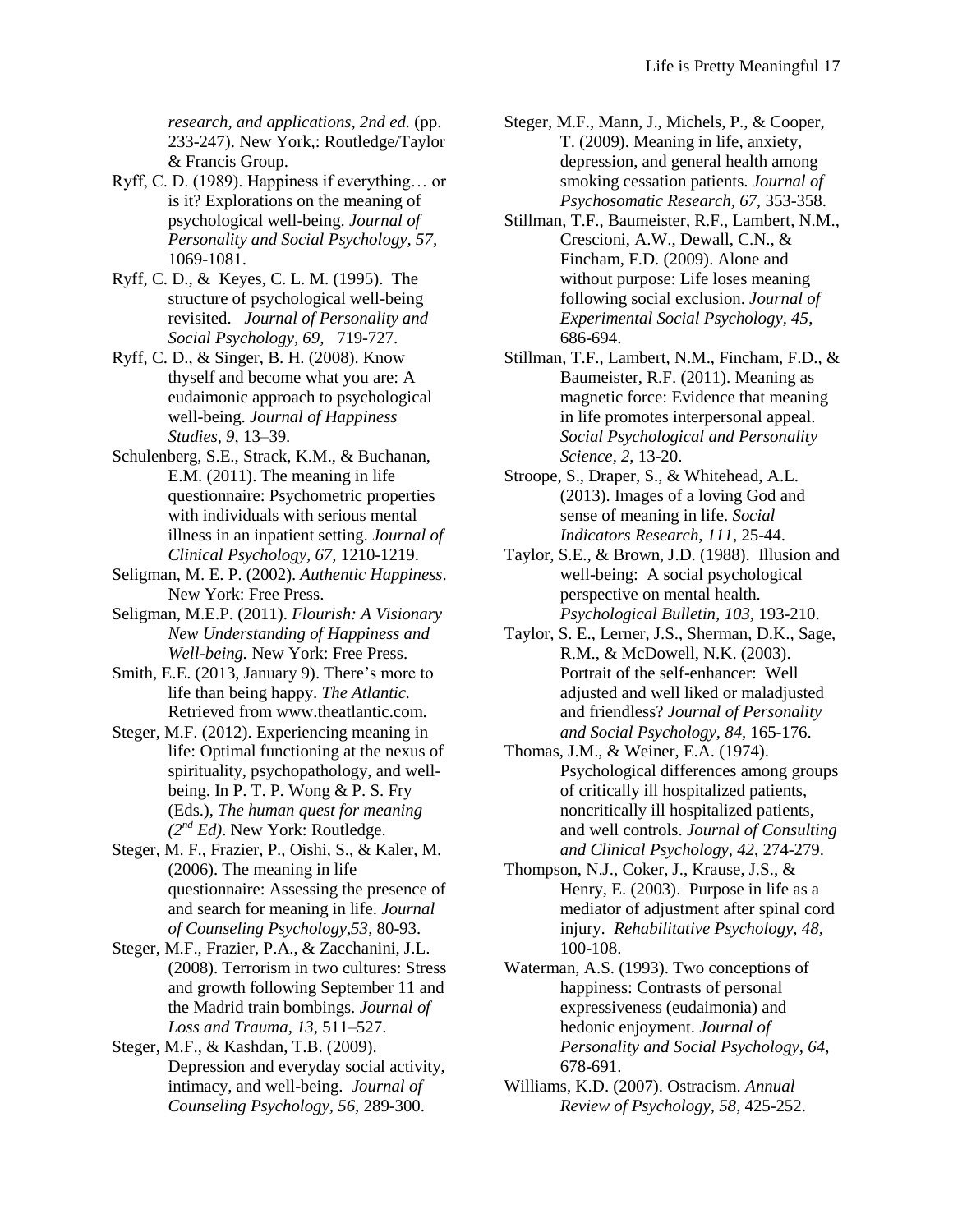- Williams, K.D. (2012). Ostracism: The impact of being rendered meaningless. In M. Mikulincer & P. Shaver (Eds)., *Meaning, Mortality, and Choice: The Social Psychology of Existential Concerns*. (pp. 309-324). Washington, D.C.: APA.
- Wong, P.T.P., & Fry, S.P. (Eds.). (1998). *The human quest for meaning: A handbook of psychological research and clinical applications*. Mahwah, NJ: Lawrence Erlbaum.
- Yalom, I. D. (1980). *Existential Psychotherapy*. New York, NY: Basic Books.
- Zadro, L., Williams, K.D., & Richardson, R. (2004). How low can you go? Ostracism by a computer is sufficient to lower selfreported levels of belonging, control, self-esteem, and meaningful existence. *Journal of Experimental Social Psychology, 40*, 560-567.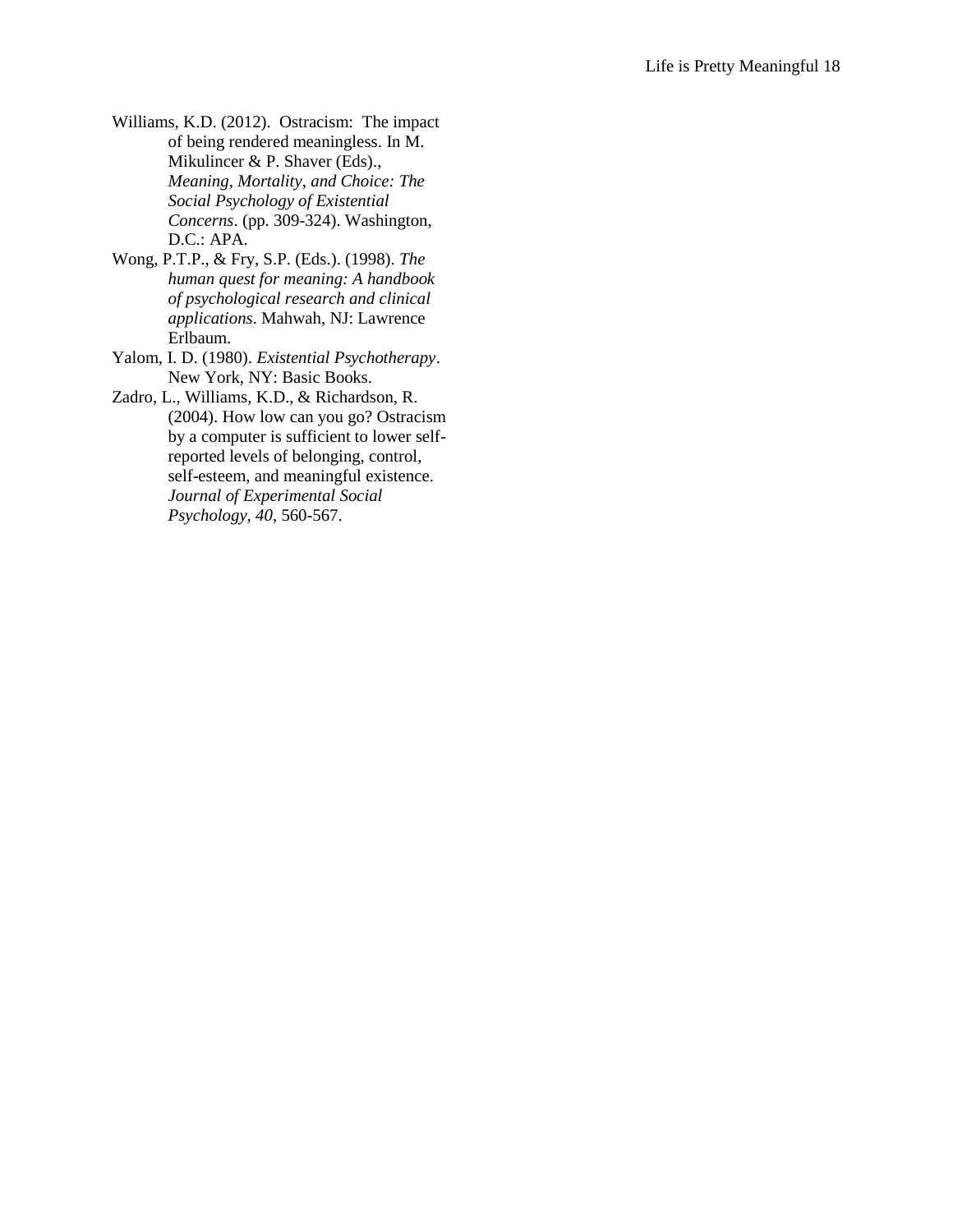## Figure Caption

*Figure 1.* Panel a,  $N = 73$  studies. PIL = Purpose in Life test. Panel b,  $N = 122$  studies. MLQ = Meaning in Life Questionnaire presence of meaning subscale.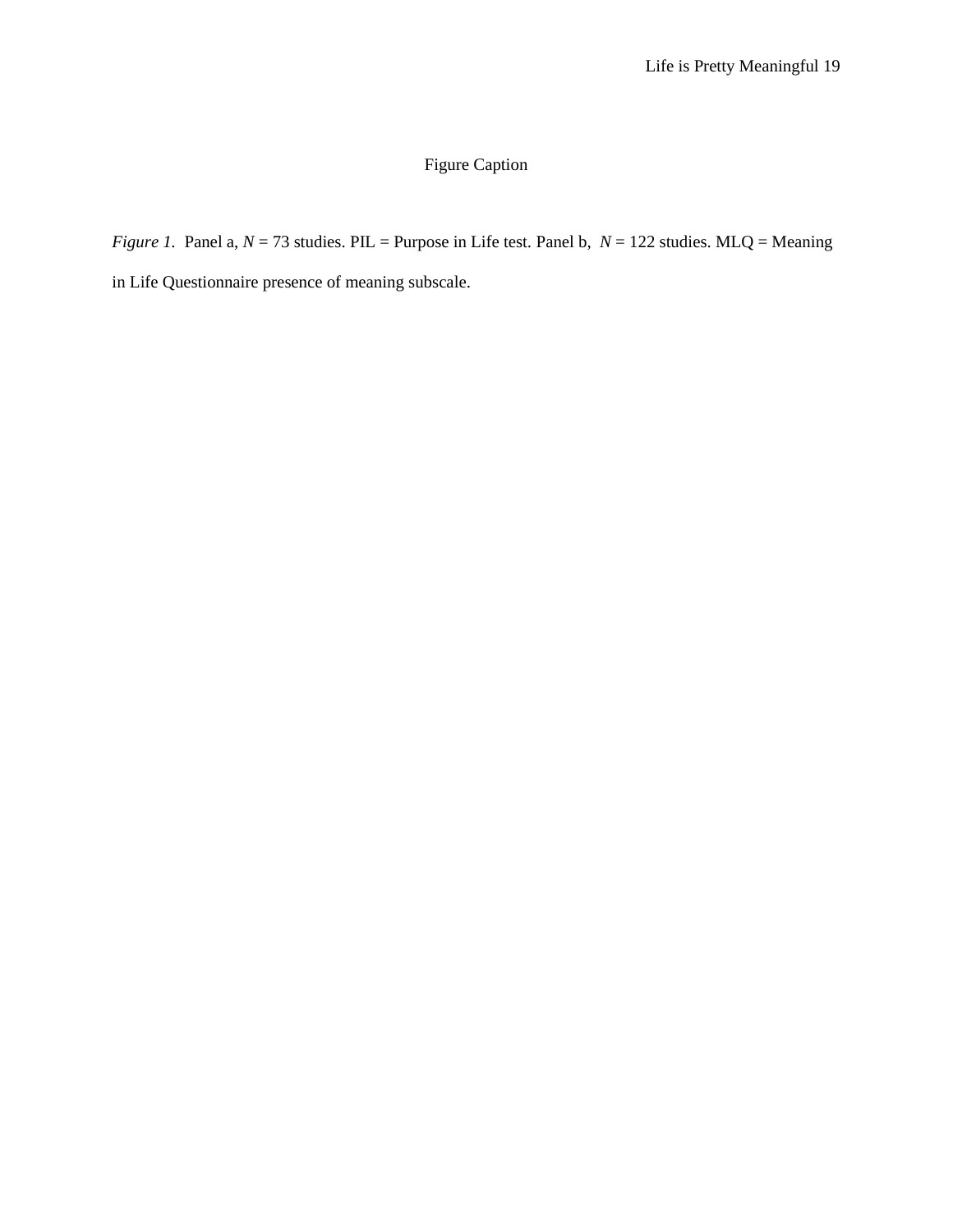

*Figure 1. Distribution of the Purpose in Life Test Means.*

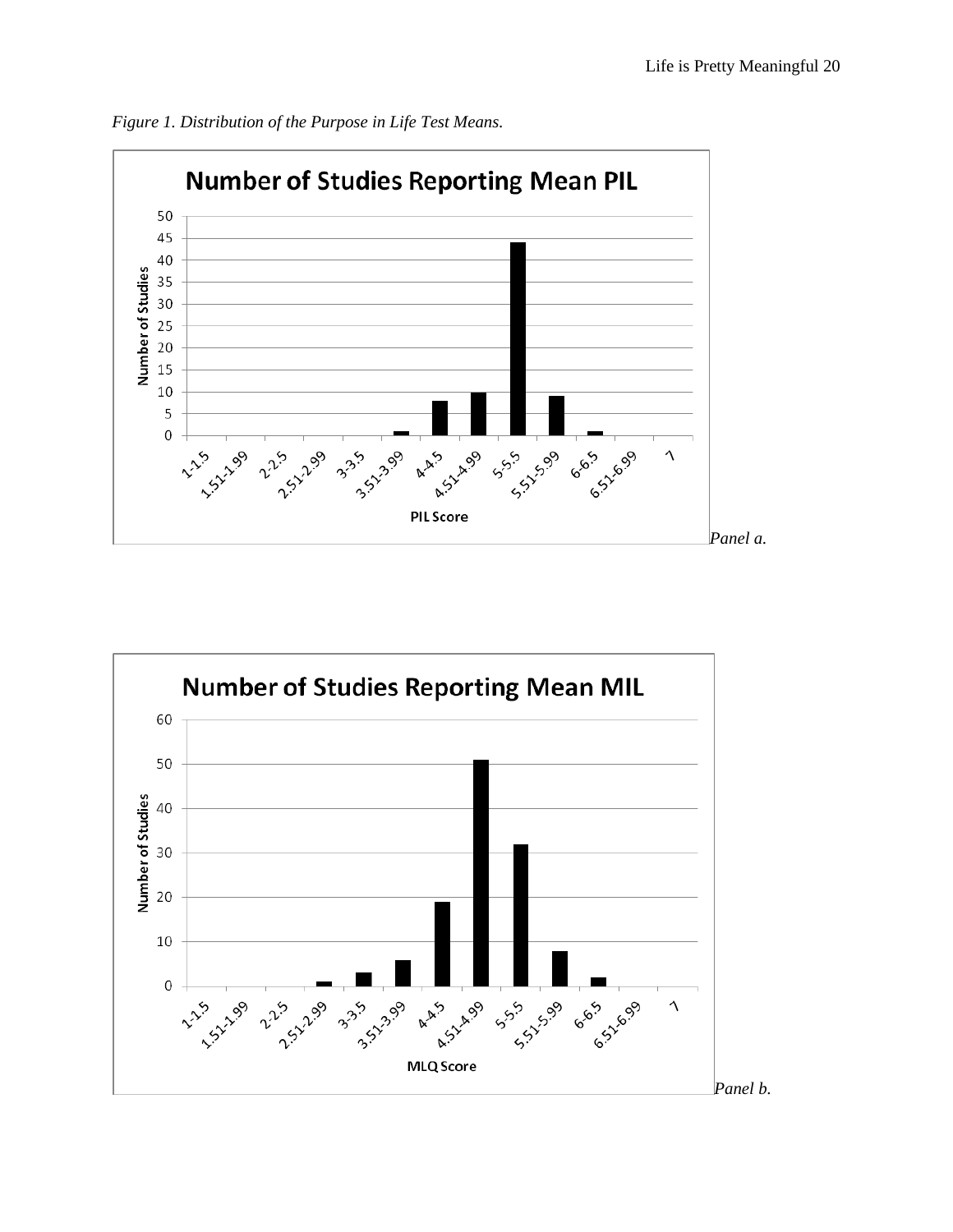## Supplementary Materials

Purpose in Life Test Citations

- Bensimon, M., & Gilboa, A. (2010). The music of my life: The impact of the musical presentation on the sense of purpose in life and on self-consciousness. *Arts in Psychotherapy, 37*, 172-178.
- Bonebright, C.A., Clay, D.L., Ankenmann, R.D. (2000). [The relationship of workaholism with work–life](http://ehis.ebscohost.com/ehost/viewarticle?data=dGJyMPPp44rp2%2fdV0%2bnjisfk5Ie46bZMsay0TLGk63nn5Kx95uXxjL6nsEevpq1KrqewOK%2bwrkm4qrc4zsOkjPDX7Ivf2fKB7eTnfLuntlGyrLZJtq23PurX7H%2b72%2bw%2b4ti7iPHv5j7y1%2bVVv8SkeeyzsEiupqtIsKqySqumrk%2bk3O2K69fyVeTr6oTy2%2faM&hid=27)  conflict, life [satisfaction, and purpose in life.](http://ehis.ebscohost.com/ehost/viewarticle?data=dGJyMPPp44rp2%2fdV0%2bnjisfk5Ie46bZMsay0TLGk63nn5Kx95uXxjL6nsEevpq1KrqewOK%2bwrkm4qrc4zsOkjPDX7Ivf2fKB7eTnfLuntlGyrLZJtq23PurX7H%2b72%2bw%2b4ti7iPHv5j7y1%2bVVv8SkeeyzsEiupqtIsKqySqumrk%2bk3O2K69fyVeTr6oTy2%2faM&hid=27) *Journal of Counseling Psychology, 47*, 469-477.
- Cheavens, J.S., Feldman, D.B., Gum, A., Michael, S.T., & Snyder, C. R. (2006). [Hope therapy in a](http://ehis.ebscohost.com/ehost/viewarticle?data=dGJyMPPp44rp2%2fdV0%2bnjisfk5Ie46bZMsay0TLGk63nn5Kx95uXxjL6nsEevpq1KrqewOK%2bwrkm4qrc4zsOkjPDX7Ivf2fKB7eTnfLuntlGyrLZJtq23PurX7H%2b72%2bw%2b4ti7iPHv5j7y1%2bVVv8SkeeyzsEiurKtItqe3S6umrkyk3O2K69fyVeTr6oTy2%2faM&hid=27)  [community sample: A pilot investigation.](http://ehis.ebscohost.com/ehost/viewarticle?data=dGJyMPPp44rp2%2fdV0%2bnjisfk5Ie46bZMsay0TLGk63nn5Kx95uXxjL6nsEevpq1KrqewOK%2bwrkm4qrc4zsOkjPDX7Ivf2fKB7eTnfLuntlGyrLZJtq23PurX7H%2b72%2bw%2b4ti7iPHv5j7y1%2bVVv8SkeeyzsEiurKtItqe3S6umrkyk3O2K69fyVeTr6oTy2%2faM&hid=27) *Social Indicators Research, 77*, 61-78.
- Ciarrocchi, J.W., & Brelsford, G.M. (2009). Spirituality, religion, and substance coping as regulators of emotions and meaning making: Different effects on pain and joy. *Journal of Addictions & Offender Counseling, 30*, 24-36.
- Crumbaugh**,** J.C., & Maholick, L.T . (1964). An experimental study in existentialism: The psychometric approach to Frankl's concept of noogenic neurosis. *Journal of Clinical Psychology, 20*, 200-207.
- Erlen, J.A., Mellors, M.P., Sereika, S.M., & Cook, C. (2001). [The use of life review to enhance quality of](http://ehis.ebscohost.com/ehost/viewarticle?data=dGJyMPPp44rp2%2fdV0%2bnjisfk5Ie46bZMsay0TLGk63nn5Kx95uXxjL6nsEevpq1KrqewOK%2bwrkm4qrc4zsOkjPDX7Ivf2fKB7eTnfLuntlGyrLZJtq23PurX7H%2b72%2bw%2b4ti7iPHv5j7y1%2bVVv8SkeeyzsEiup6tIt62yUKumrk%2bk3O2K69fyVeTr6oTy2%2faM&hid=27)  [life of people living with AIDS: A feasibility study.](http://ehis.ebscohost.com/ehost/viewarticle?data=dGJyMPPp44rp2%2fdV0%2bnjisfk5Ie46bZMsay0TLGk63nn5Kx95uXxjL6nsEevpq1KrqewOK%2bwrkm4qrc4zsOkjPDX7Ivf2fKB7eTnfLuntlGyrLZJtq23PurX7H%2b72%2bw%2b4ti7iPHv5j7y1%2bVVv8SkeeyzsEiup6tIt62yUKumrk%2bk3O2K69fyVeTr6oTy2%2faM&hid=27) *Quality of Life Research: An International Journal of Quality of Life Aspects of Treatment, Care & Rehabilitation, 10*, 453-464.
- Fahlman, S.A., Mercer, K.B., Gaskovski, P., Eastwood, A.E., & Eastwood, J.D. (2009). Does a lack of life meaning cause boredom? Results from psychometric, longitudinal, and experimental analyses. *Journal of Social and Clinical Psychology, 28*, 307-340.
- Feldman, D. B., & Dreher, D.E. (2012). Can hope be changed in 90 minutes? Testing the efficacy of a single-session goal-pursuit intervention for college students. *Journal of Happiness Studies, 13*, 745-759.
- Feldman, D.B., & Snyder, C. R. (2005)[. Hope and the Meaningful Life: Theoretical and Empirical](http://ehis.ebscohost.com/ehost/viewarticle?data=dGJyMPPp44rp2%2fdV0%2bnjisfk5Ie46bZMsay0TLGk63nn5Kx95uXxjL6nsEevpq1KrqewOK%2bwrkm4qrc4zsOkjPDX7Ivf2fKB7eTnfLuntlGyrLZJtq23PurX7H%2b72%2bw%2b4ti7iPHv5j7y1%2bVVv8SkeeyzsEiuq6tIs6%2bzTqumrk%2bk3O2K69fyVeTr6oTy2%2faM&hid=27)  [Associations Between Goal-Directed Thinking and Life Meaning.](http://ehis.ebscohost.com/ehost/viewarticle?data=dGJyMPPp44rp2%2fdV0%2bnjisfk5Ie46bZMsay0TLGk63nn5Kx95uXxjL6nsEevpq1KrqewOK%2bwrkm4qrc4zsOkjPDX7Ivf2fKB7eTnfLuntlGyrLZJtq23PurX7H%2b72%2bw%2b4ti7iPHv5j7y1%2bVVv8SkeeyzsEiuq6tIs6%2bzTqumrk%2bk3O2K69fyVeTr6oTy2%2faM&hid=27) *Journal of Social and Clinical Psychology, 24*, 401-421.
- Geiger, J.F., Weinstein, L., & Jones, C.S. (2004)[. Differences in Meaning in Life in Students: The Effect](http://ehis.ebscohost.com/ehost/viewarticle?data=dGJyMPPp44rp2%2fdV0%2bnjisfk5Ie46bZMsay0TLGk63nn5Kx95uXxjL6nsEevpq1KrqewOK%2bwrkm4qrc4zsOkjPDX7Ivf2fKB7eTnfLuntlGyrLZJtq23PurX7H%2b72%2bw%2b4ti7iPHv5j7y1%2bVVv8SkeeyzsEiuqqtKsKq1SKumrlCk3O2K69fyVeTr6oTy2%2faM&hid=27)  [of Nontraditional Status and Region of Country.](http://ehis.ebscohost.com/ehost/viewarticle?data=dGJyMPPp44rp2%2fdV0%2bnjisfk5Ie46bZMsay0TLGk63nn5Kx95uXxjL6nsEevpq1KrqewOK%2bwrkm4qrc4zsOkjPDX7Ivf2fKB7eTnfLuntlGyrLZJtq23PurX7H%2b72%2bw%2b4ti7iPHv5j7y1%2bVVv8SkeeyzsEiuqqtKsKq1SKumrlCk3O2K69fyVeTr6oTy2%2faM&hid=27) *College Student Journal, 38*, 569-572.
- Hedberg, P., Gustafson, Y., Alèx, L., & Brulin, C. (2010). Depression in relation to purpose in life among a very old population: A five-year follow-up study. *Aging & Mental Health, 14*, 757-763.
- Hicks, J.A., & King, L.A. (2008). [Religious commitment and positive mood as information about](http://ehis.ebscohost.com/ehost/viewarticle?data=dGJyMPPp44rp2%2fdV0%2bnjisfk5Ie46bZMsay0TLGk63nn5Kx95uXxjL6nsEevpq1KrqewOK%2bwrkm4qrc4zsOkjPDX7Ivf2fKB7eTnfLuntlGyrLZJtq23PurX7H%2b72%2bw%2b4ti7iPHv5j7y1%2bVVv8SkeeyzsEiurqtIsaauTaumrk2k3O2K69fyVeTr6oTy2%2faM&hid=27)  [meaning in life.](http://ehis.ebscohost.com/ehost/viewarticle?data=dGJyMPPp44rp2%2fdV0%2bnjisfk5Ie46bZMsay0TLGk63nn5Kx95uXxjL6nsEevpq1KrqewOK%2bwrkm4qrc4zsOkjPDX7Ivf2fKB7eTnfLuntlGyrLZJtq23PurX7H%2b72%2bw%2b4ti7iPHv5j7y1%2bVVv8SkeeyzsEiurqtIsaauTaumrk2k3O2K69fyVeTr6oTy2%2faM&hid=27) *Journal of Research in Personality, 42*, 43-57.
- Ishida, R., & Okada, M. (2006). [Effects of a firm purpose in life on anxiety and sympathetic nervous](http://ehis.ebscohost.com/ehost/viewarticle?data=dGJyMPPp44rp2%2fdV0%2bnjisfk5Ie46bZMsay0TLGk63nn5Kx95uXxjL6nsEevpq1KrqewOK%2bwrkm4qrc4zsOkjPDX7Ivf2fKB7eTnfLuntlGyrLZJtq23PurX7H%2b72%2bw%2b4ti7iPHv5j7y1%2bVVv8SkeeyzsEiurKtKr6iyS6umrlCk3O2K69fyVeTr6oTy2%2faM&hid=27)  [activity caused by emotional stress: Assessment by psycho-physiological method.](http://ehis.ebscohost.com/ehost/viewarticle?data=dGJyMPPp44rp2%2fdV0%2bnjisfk5Ie46bZMsay0TLGk63nn5Kx95uXxjL6nsEevpq1KrqewOK%2bwrkm4qrc4zsOkjPDX7Ivf2fKB7eTnfLuntlGyrLZJtq23PurX7H%2b72%2bw%2b4ti7iPHv5j7y1%2bVVv8SkeeyzsEiurKtKr6iyS6umrlCk3O2K69fyVeTr6oTy2%2faM&hid=27) *Stress and Health: Journal of the International Society for the Investigation of Stress, 22*, 275-281.
- Jonsén, E., Fagerström, L., Lundman, B., Nygren, B., Vähäkangas, M., & Strandberg, G. (2010). Psychometric properties of the Swedish version of the Purpose in Life Scale. *Scandinavian Journal of Caring Sciences, 24*, 41-48.
- Kolodinsky, R.W., Giacalone, R.A., & Jurkiewicz, C.L. (2008). Workplace values and outcomes: Exploring personal, organizational, and interactive workplace spirituality. *Journal of Business Ethics, 81*, 465-480.
- Krawczynski, M., & Olszewski, H. (2000). Psychological well-being associated with physical activity programme for persons over 60 years old. *Psychology of Sport and Exercise, 1*, 57-63.
- Kunzendorf, R.G., & Buker, F. (2008). [Does existential meaning require hope, or is interest enough?](http://ehis.ebscohost.com/ehost/viewarticle?data=dGJyMPPp44rp2%2fdV0%2bnjisfk5Ie46bZMsay0TLGk63nn5Kx95uXxjL6nsEevpq1KrqewOK%2bwrkm4qrc4zsOkjPDX7Ivf2fKB7eTnfLuntlGyrLZJtq23PurX7H%2b72%2bw%2b4ti7iPHv5j7y1%2bVVv8SkeeyzsEiurqtItqaxS6umrkqk3O2K69fyVeTr6oTy2%2faM&hid=27) *Imagination, Cognition and Personality, 27*, 233-243.
- Lewis, M.P., Erlen, J.A., Dabbs, A.D., Breneman, K., & Cook, C. (2006). [The Utility of the Purpose-in-](http://ehis.ebscohost.com/ehost/viewarticle?data=dGJyMPPp44rp2%2fdV0%2bnjisfk5Ie46bZMsay0TLGk63nn5Kx95uXxjL6nsEevpq1KrqewOK%2bwrkm4qrc4zsOkjPDX7Ivf2fKB7eTnfLuntlGyrLZJtq23PurX7H%2b72%2bw%2b4ti7iPHv5j7y1%2bVVv8SkeeyzsEiurKtIr62vTqumrkyk3O2K69fyVeTr6oTy2%2faM&hid=27)[Life Test in Persons With AIDS.](http://ehis.ebscohost.com/ehost/viewarticle?data=dGJyMPPp44rp2%2fdV0%2bnjisfk5Ie46bZMsay0TLGk63nn5Kx95uXxjL6nsEevpq1KrqewOK%2bwrkm4qrc4zsOkjPDX7Ivf2fKB7eTnfLuntlGyrLZJtq23PurX7H%2b72%2bw%2b4ti7iPHv5j7y1%2bVVv8SkeeyzsEiurKtIr62vTqumrkyk3O2K69fyVeTr6oTy2%2faM&hid=27) *JANAC: Journal of the Association of Nurses in AIDS Care, 17*, 51-59.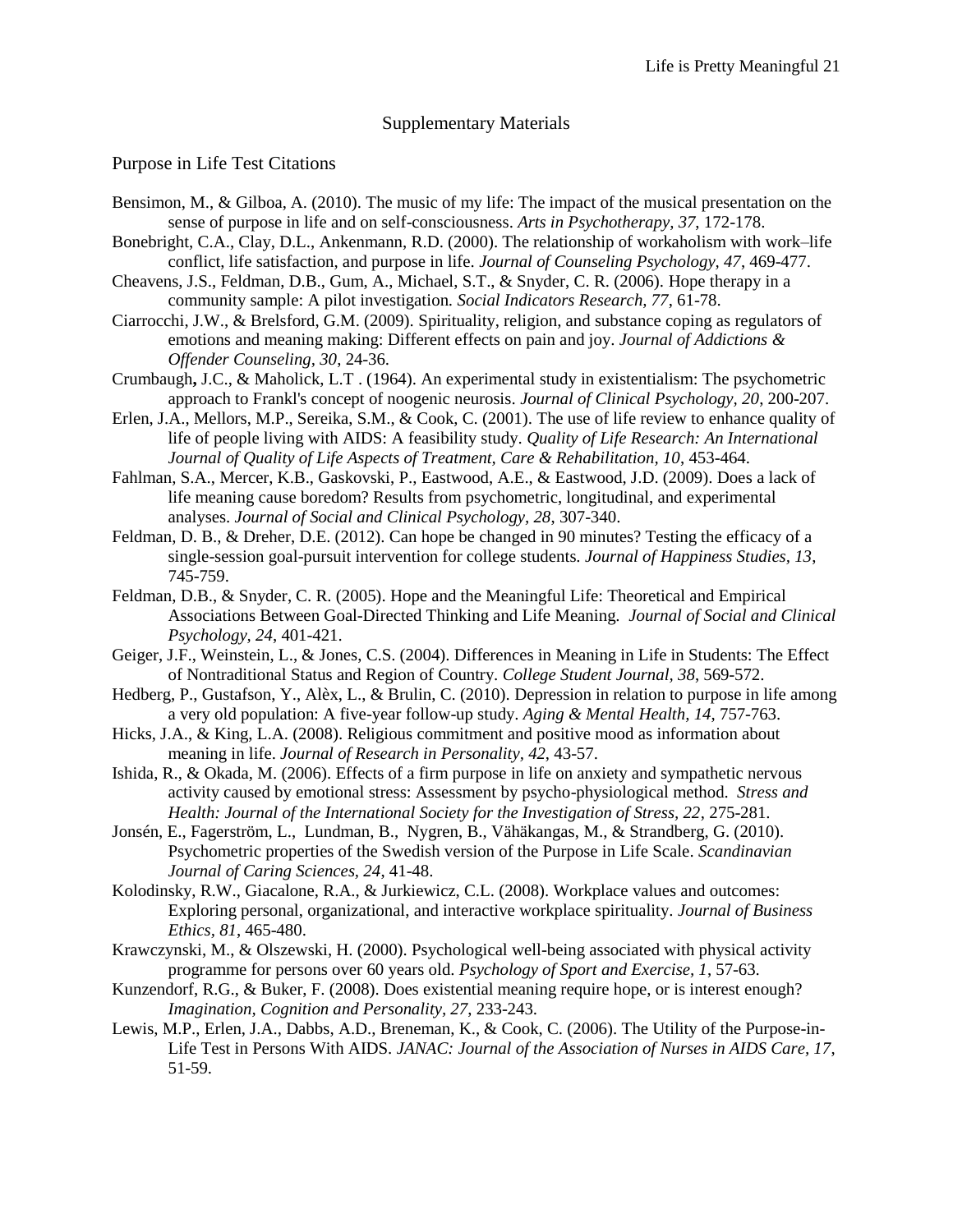- Litwinczuk, K.M., & Groh, C.J. (2007). [The relationship between spirituality, purpose in life, and well](http://ehis.ebscohost.com/ehost/viewarticle?data=dGJyMPPp44rp2%2fdV0%2bnjisfk5Ie46bZMsay0TLGk63nn5Kx95uXxjL6nsEevpq1KrqewOK%2bwrkm4qrc4zsOkjPDX7Ivf2fKB7eTnfLuntlGyrLZJtq23PurX7H%2b72%2bw%2b4ti7iPHv5j7y1%2bVVv8SkeeyzsEiuratIt6uvTaumrkqk3O2K69fyVeTr6oTy2%2faM&hid=27)[being in HIV-positive persons.](http://ehis.ebscohost.com/ehost/viewarticle?data=dGJyMPPp44rp2%2fdV0%2bnjisfk5Ie46bZMsay0TLGk63nn5Kx95uXxjL6nsEevpq1KrqewOK%2bwrkm4qrc4zsOkjPDX7Ivf2fKB7eTnfLuntlGyrLZJtq23PurX7H%2b72%2bw%2b4ti7iPHv5j7y1%2bVVv8SkeeyzsEiuratIt6uvTaumrkqk3O2K69fyVeTr6oTy2%2faM&hid=27) *JANAC: Journal of the Association of Nurses in AIDS Care, 18*, 13-22.
- Lyon, D.E., & Younger, J.B. (2001). [Purpose in life and depressive symptoms in persons living with HIV](http://ehis.ebscohost.com/ehost/viewarticle?data=dGJyMPPp44rp2%2fdV0%2bnjisfk5Ie46bZMsay0TLGk63nn5Kx95uXxjL6nsEevpq1KrqewOK%2bwrkm4qrc4zsOkjPDX7Ivf2fKB7eTnfLuntlGyrLZJtq23PurX7H%2b72%2bw%2b4ti7iPHv5j7y1%2bVVv8SkeeyzsEiup6tIr6ezSaumrkmk3O2K69fyVeTr6oTy2%2faM&hid=27)  [disease.](http://ehis.ebscohost.com/ehost/viewarticle?data=dGJyMPPp44rp2%2fdV0%2bnjisfk5Ie46bZMsay0TLGk63nn5Kx95uXxjL6nsEevpq1KrqewOK%2bwrkm4qrc4zsOkjPDX7Ivf2fKB7eTnfLuntlGyrLZJtq23PurX7H%2b72%2bw%2b4ti7iPHv5j7y1%2bVVv8SkeeyzsEiup6tIr6ezSaumrkmk3O2K69fyVeTr6oTy2%2faM&hid=27) *Journal of Nursing Scholarship, 33*, 129-133.
- March, A., Smith, L., Piek, J., & Saunders, B. (2003). [The purpose in life scale: Psychometric properties](http://ehis.ebscohost.com/ehost/viewarticle?data=dGJyMPPp44rp2%2fdV0%2bnjisfk5Ie46bZMsay0TLGk63nn5Kx95uXxjL6nsEevpq1KrqewOK%2bwrkm4qrc4zsOkjPDX7Ivf2fKB7eTnfLuntlGyrLZJtq23PurX7H%2b72%2bw%2b4ti7iPHv5j7y1%2bVVv8SkeeyzsEiuqatItquuSqumrlCk3O2K69fyVeTr6oTy2%2faM&hid=27)  [for social drinkers and drinkers in alcohol treatment.](http://ehis.ebscohost.com/ehost/viewarticle?data=dGJyMPPp44rp2%2fdV0%2bnjisfk5Ie46bZMsay0TLGk63nn5Kx95uXxjL6nsEevpq1KrqewOK%2bwrkm4qrc4zsOkjPDX7Ivf2fKB7eTnfLuntlGyrLZJtq23PurX7H%2b72%2bw%2b4ti7iPHv5j7y1%2bVVv8SkeeyzsEiuqatItquuSqumrlCk3O2K69fyVeTr6oTy2%2faM&hid=27) *Educational and Psychological Measurement, 63*, 859-871.
- Martin, R. A., MacKinnon, S., Johnson, J., & Rohsenow, D.J. (2011). Purpose in life predicts treatment outcome among adult cocaine abusers in treatment. *Journal of Substance Abuse Treatment, 40*, 183-188.
- Martos, T., Thege, B.K., & Steger, M.F. (2010). It's not only what you hold, it's how you hold it: Dimensions of religiosity and meaning in life. *Personality and Individual Differences, 49*, 863- 868.
- Nygren, B., Aléx, L., Jonsén, E., Gustafson, Y., Norberg, A., & Lundman, B. (2005). [Resilience, sense of](http://ehis.ebscohost.com/ehost/viewarticle?data=dGJyMPPp44rp2%2fdV0%2bnjisfk5Ie46bZMsay0TLGk63nn5Kx95uXxjL6nsEevpq1KrqewOK%2bwrkm4qrc4zsOkjPDX7Ivf2fKB7eTnfLuntlGyrLZJtq23PurX7H%2b72%2bw%2b4ti7iPHv5j7y1%2bVVv8SkeeyzsEiuq6tItK62Taumr0ik3O2K69fyVeTr6oTy2%2faM&hid=27)  [coherence, purpose in life and self-transcendence in relation to perceived physical and mental](http://ehis.ebscohost.com/ehost/viewarticle?data=dGJyMPPp44rp2%2fdV0%2bnjisfk5Ie46bZMsay0TLGk63nn5Kx95uXxjL6nsEevpq1KrqewOK%2bwrkm4qrc4zsOkjPDX7Ivf2fKB7eTnfLuntlGyrLZJtq23PurX7H%2b72%2bw%2b4ti7iPHv5j7y1%2bVVv8SkeeyzsEiuq6tItK62Taumr0ik3O2K69fyVeTr6oTy2%2faM&hid=27)  health [among the oldest old.](http://ehis.ebscohost.com/ehost/viewarticle?data=dGJyMPPp44rp2%2fdV0%2bnjisfk5Ie46bZMsay0TLGk63nn5Kx95uXxjL6nsEevpq1KrqewOK%2bwrkm4qrc4zsOkjPDX7Ivf2fKB7eTnfLuntlGyrLZJtq23PurX7H%2b72%2bw%2b4ti7iPHv5j7y1%2bVVv8SkeeyzsEiuq6tItK62Taumr0ik3O2K69fyVeTr6oTy2%2faM&hid=27) *Aging & Mental Health, 9*, 354-362.
- Plahuta, J.M., McCulloch, B.J., Kasarskis, E.J., Ross, M.A., Walter, R.A., & McDonald, E.R. (2002). [Amyotrophic lateral sclerosis and hopelessness: Psychosocial factors.](http://ehis.ebscohost.com/ehost/viewarticle?data=dGJyMPPp44rp2%2fdV0%2bnjisfk5Ie46bZMsay0TLGk63nn5Kx95uXxjL6nsEevpq1KrqewOK%2bwrkm4qrc4zsOkjPDX7Ivf2fKB7eTnfLuntlGyrLZJtq23PurX7H%2b72%2bw%2b4ti7iPHv5j7y1%2bVVv8SkeeyzsEiuqKtItqmvSqumrkqk3O2K69fyVeTr6oTy2%2faM&hid=27) *Social Science & Medicine, 55*, 2131-2140.
- Robinson, E.A. R., Cranford, J.A., Webb, J.R., & Brower, K. J. (2007). [Six-Month Changes in](http://ehis.ebscohost.com/ehost/viewarticle?data=dGJyMPPp44rp2%2fdV0%2bnjisfk5Ie46bZMsay0TLGk63nn5Kx95uXxjL6nsEevpq1KrqewOK%2bwrkm4qrc4zsOkjPDX7Ivf2fKB7eTnfLuntlGyrLZJtq23PurX7H%2b72%2bw%2b4ti7iPHv5j7y1%2bVVv8SkeeyzsEiuratIsK%2bxTKumr0yk3O2K69fyVeTr6oTy2%2faM&hid=27)  [Spirituality, Religiousness, and Heavy Drinking in a Treatment-Seeking Sample.](http://ehis.ebscohost.com/ehost/viewarticle?data=dGJyMPPp44rp2%2fdV0%2bnjisfk5Ie46bZMsay0TLGk63nn5Kx95uXxjL6nsEevpq1KrqewOK%2bwrkm4qrc4zsOkjPDX7Ivf2fKB7eTnfLuntlGyrLZJtq23PurX7H%2b72%2bw%2b4ti7iPHv5j7y1%2bVVv8SkeeyzsEiuratIsK%2bxTKumr0yk3O2K69fyVeTr6oTy2%2faM&hid=27) *Journal of Studies on Alcohol and Drugs, 68*, 282-290.
- Robinson, E.A. R., Krentzman, A.R., Webb, J.R., & Brower, K.J. (2011). Six-month changes in spirituality and religiousness in alcoholics predict drinking outcomes at nine months. *Journal of Studies on Alcohol and Drugs, 72*, 660-668.
- Schulenberg, S.E., & Melton, A.M.A. (2010). A confirmatory factor-analytic evaluation of the purpose in life test: Preliminary psychometric support for a replicable two-factor model. *Journal of Happiness Studies, 11, 95-111.*
- Schulenberg, S.E., Schnetzer, L.W., & Buchanan, E.M. (2011). The purpose in life test-short form: Development and psychometric support. *Journal of Happiness Studies, 12*, 861-876.
- Steger, M.F., Kawabata, Y., Shimai, S., & Otake, K. (2008). The meaningful life in Japan and the United States: Levels and correlates of meaning in life. *Journal of Research in Personality, 42*, 660-678.
- Thege, B.K., Bachner, Y.G., Martos, T., & Kushnir, T. (2009). Meaning in life: Does it play a role in smoking? *Substance Use & Misuse, 44*, 1566-1577.
- Thomas, J.M., & Weiner, E.A. (1974). [Psychological differences among groups of critically ill](http://ehis.ebscohost.com/ehost/viewarticle?data=dGJyMPPp44rp2%2fdV0%2bnjisfk5Ie46bZMsay0TLGk63nn5Kx95uXxjL6nsEevpq1KrqewOK%2bwrkm4qrc4zsOkjPDX7Ivf2fKB7eTnfLuntlGyrLZJtq23PurX7H%2b72%2bw%2b4ti7iPHv5j7y1%2bVVv8Skeeyzr1G1qqtKtqexTqumrkmk3O2K69fyVeTr6oTy2%2faM&hid=27)  [hospitalized patients, noncritically ill hospitalized patients, and well controls.](http://ehis.ebscohost.com/ehost/viewarticle?data=dGJyMPPp44rp2%2fdV0%2bnjisfk5Ie46bZMsay0TLGk63nn5Kx95uXxjL6nsEevpq1KrqewOK%2bwrkm4qrc4zsOkjPDX7Ivf2fKB7eTnfLuntlGyrLZJtq23PurX7H%2b72%2bw%2b4ti7iPHv5j7y1%2bVVv8Skeeyzr1G1qqtKtqexTqumrkmk3O2K69fyVeTr6oTy2%2faM&hid=27) *Journal of Consulting and Clinical Psychology, 42*, 274-279.
- Turner, N., Jackson, D., Renwick, L., Sutton, M., Foley, S., McWilliams, S., Kinsella, A., & O'Callaghan, E. (2007) [What influences purpose in life in first-episode psychosis?](http://ehis.ebscohost.com/ehost/viewarticle?data=dGJyMPPp44rp2%2fdV0%2bnjisfk5Ie46bZMsay0TLGk63nn5Kx95uXxjL6nsEevpq1KrqewOK%2bwrkm4qrc4zsOkjPDX7Ivf2fKB7eTnfLuntlGyrLZJtq23PurX7H%2b72%2bw%2b4ti7iPHv5j7y1%2bVVv8SkeeyzsEiuratJsq%2bvTaumrkyk3O2K69fyVeTr6oTy2%2faM&hid=27) The British Journal of Occupational Therapy, 70, 401-406.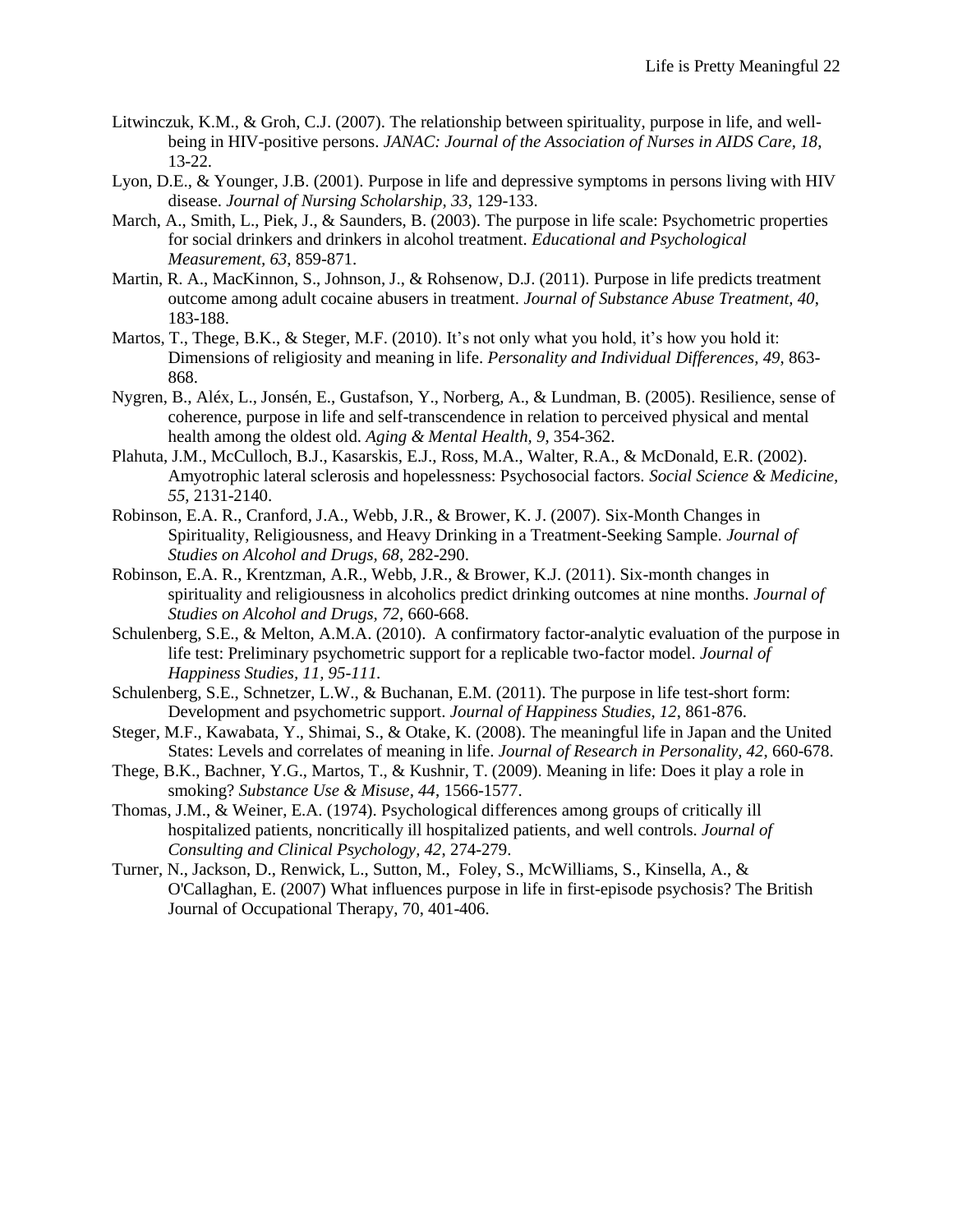Meaning in Life Questionnaire, Presence Subscale Citations

- Aydin, N., Fischer, P., & Frey. D. (2010). Turning to God in the face of ostracism: Effects of social exclusion on religiousness. *Personality and Social Psychology Bulletin, 36*, 742-753
- Aydin, N., Krueger, J.I., Fischer, J., Hahn, D., Kastenmüller, A., Frey, D., & Fischer, P. (2012). Man's best friend:" How the presence of a dog reduces mental distress after social exclusion. *Journal of Experimental Social Psychology, 48*, 446-449.
- Boyraz, G., & Efstathiou, N. (2011). Self-focused attention, meaning, and posttraumatic growth: The mediating role of positive and negative affect for bereaved women. *Journal of Loss and Trauma, 16*, 13-32.
- Boyraz, G., & Lightsey, O.R. (2012). Can positive thinking help? Positive automatic thoughts as moderators of the stress–meaning relationship. *American Journal of Orthopsychiatry, 82*, 267- 277.
- Britt, T.W., Pusilo, C.L., McKibben, E.S., Kelley, C., Baker, A.N., & Nielson, K.A. (2011). Personality and strength-related attitude dimensions: Between and within-person relationships. *Journal of Research in Personality, 45*, 586-596.
- Cann, A., Calhoun, L.G., Tedeschi, R.G., & Solomon, D.T. (2010). Posttraumatic growth and depreciation as independent experiences and predictors of well-being. *Journal of Loss and Trauma, 15*, 151-166.
- Cohen, K., & Cairns, D. (2012). Is searching for meaning in life associated with reduced subjective wellbeing? Confirmation and possible moderators. *Journal of Happiness Studies, 13*, 313-331.
- Duffy, R.D., Allan, B.A., & Dik, B.J. (2011). The presence of a calling and academic satisfaction: Examining potential mediators. *Journal of Vocational Behavior, 79*, 74-80.
- Duffy, R.D., Allan, B.A., & Bott, E.M. (2012). Calling and life satisfaction among undergraduate students: Investigating mediators and moderators. *Journal of Happiness Studies, 13*, 469-479.
- Duffy, R.D., Manuel, R. S., Borges, N.J., & Bott, E.M. (2011). Calling, vocational development, and well being: A longitudinal study of medical students. *Journal of Vocational Behavior, 79*, 361-366.
- Dunn, M.G., & O'Brien, K.M. (2009). Psychological health and meaning in life: Stress, social support, and religious coping in Latina/Latino immigrants. *Hispanic Journal of Behavioral Sciences, 31*, 204-227.
- Frazier, P., Tennen, H., Gavian, M., Park, C., Tomich, P., & Tashiro, T. (2009). Does self-reported posttraumatic growth reflect genuine positive change? *Psychological Science, 20*, 912-919.
- Frazier, P.A., & Kaler, M.E. (2006). Assessing the validity of self-reported stress-related growth. *Journal of Consulting and Clinical Psychology, 74*, 859-869.
- Freitas, A.L., Clark, S.L., Kim, J.Y., & Levy, S.R. (2009). Action-construal levels and perceived conflict among ongoing goals: Implications for positive affect. *Journal of Research in Personality, 43*, 938-941.
- Halama, P., Martos, T., & Adamovova, L. (2010). Religiosity and well-being in Slovak and Hungarian student samples: The role of personality traits. *Studia Psychologica, 52*, 101-116.
- Henderson-King, D., & Mitchell, A.M. (2011). Do materialism, intrinsic aspirations, and meaning in life predict students' meanings of education? *Social Psychology of Education, 14*, 119-134,
- Hicks, J.A., & King, L.A., (2009). Positive mood and social relatedness as information about meaning in life. *The Journal of Positive Psychology, 4*, 471-482.
- Hicks, J.A., Trent, J., Davis, W.E., & King, L.A. (2012). Positive affect, meaning in life, and future time perspective: An application of socioemotional selectivity theory. *Psychology and Aging, 27*, 181- 189.
- Hicks, J.A., Schlegel, R.J., & King, L.A. (2010). Social threats, happiness, and the dynamics of meaning in life judgments. *Personality and Social Psychology Bulletin, 36*, 1305-1317.
- Horning, S.M., Davis, H.P., Stirrat, M., & Cornwall, R.E. (2011). Atheistic, agnostic, and religious older adults on well-being and coping behaviors. *Journal of Aging Studies, 25*, 177-188.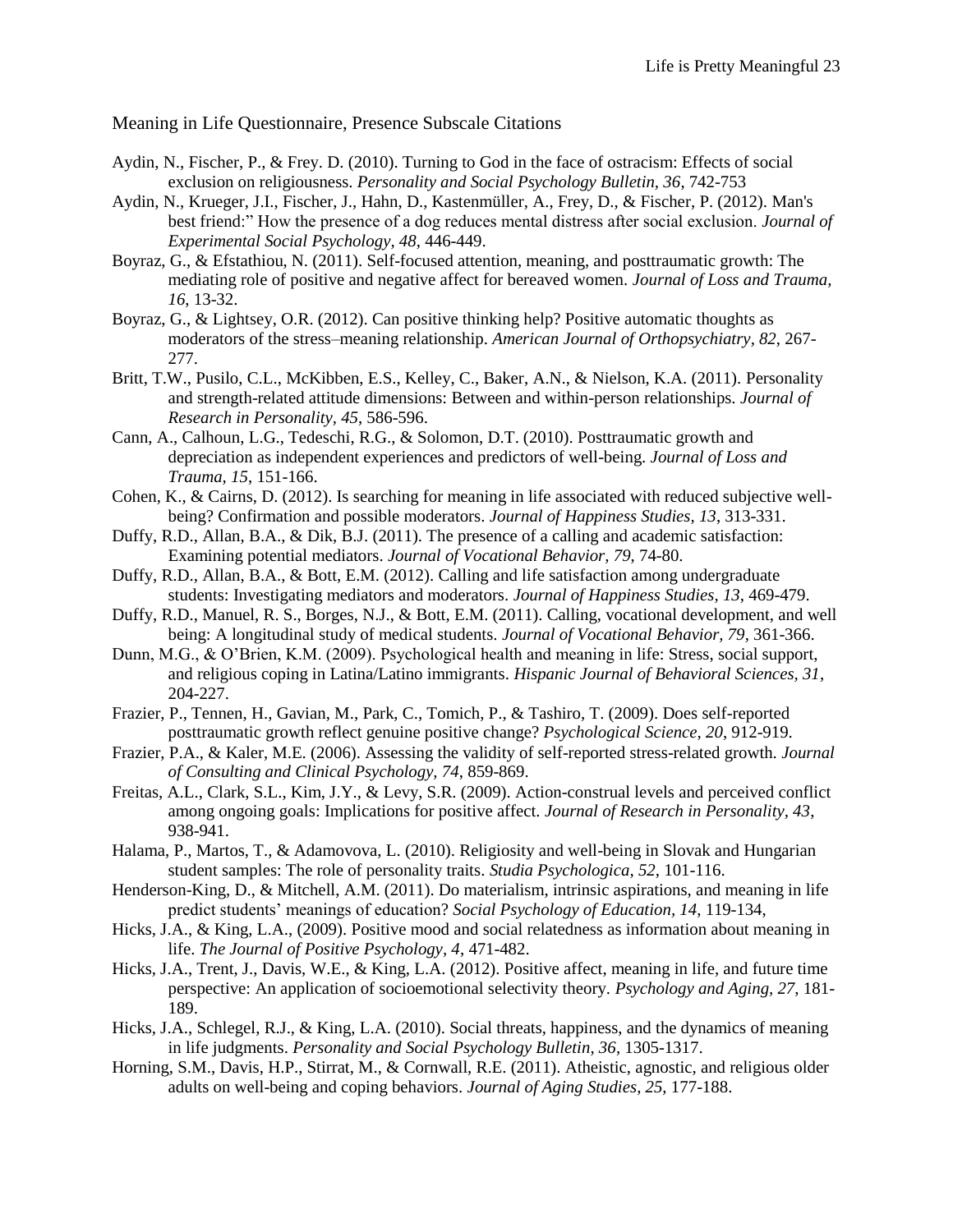- Hsiao, F.J., Jow, G., Kuo, W., Chang, K., Liu, Y., Ho, R.T.H., Ng, S., Chan, C.L.W., Lai, Y., & Chen, Y. (2012). The effects of psychotherapy on psychological well-being and diurnal cortisol patterns in breast cancer survivors. *Psychotherapy and Psychosomatics, 81*, 173-182.
- Kashdan, T.B., & Breen, W.E. (2007). Materialism and diminished well-being: Experiential avoidance as a mediating mechanism. *Journal of Social and Clinical Psychology, 26*, 521–539.
- Kashdan, T.B., & Kane, J.Q. (2011). Post-traumatic distress and the presence of post-traumatic growth and meaning in life: Experiential avoidance as a moderator. *Personality and Individual Differences, 50*, 84-89.
- King, L.A., & Geise, A.C. (2011). Being forgotten: Implications for the experience of meaning in life. *The Journal of Social Psychology, 151*, 696-709.
- King, L.A., Hicks, J.A., & Abdelkhalik, J. (2009). Death, life, scarcity, and value: An alternative perspective on the meaning of death. *Psychological Science, 20*, 1459-1462.
- Klar, M., & Kasser, T. (2009). Some benefits of being an activist: Measuring activism and its role in psychological well-being. *Journal of Research in Personality, 43*, 938-941.
- Lightsey, O., R., & Boyraz, G. (2011). Do positive thinking and meaning mediate the positive affect— Life satisfaction relationship? *Canadian Journal of Behavioural Science, 43*, 203-213.
- Lightsey, O.R., & Sweeney, J. (2008). Meaning in life, emotion-oriented coping, generalized selfefficacy, and family cohesion as predictors of family satisfaction among mothers of children with disabilities. *The Family Journal, 16*, 212-221.
- Linley, P.A., & Joseph, S. (2011). Meaning in life and posttraumatic growth. *Journal of Loss and Trauma, 16*, 150-159.
- Martos, T. Thege, B. K., & Steger, M. F. (2011). It's not only what you hold, it's how you hold it: Dimensions of religiosity and meaning in life. *Personality and Individual Differences, 49*, 863- 868.
- McMahan, E.A., & Estes, D. (2012). Age-related differences in lay conceptions of well-being and experienced well-being. *Journal of Happiness Studies, 13*, 79-101.
- McMahan, E.A., & Estes, D. (2011). Hedonic versus eudaimonic conceptions of well-being. *Social Indicators Research, 103*, 93-108.
- McMahan, E.A., & Renken, M.D. (2011). Eudaimonic conceptions of well-being, meaning in life, and self-reported well-being: Initial test of a meditational model. *Personality and Individual Differences, 51*, 589-594.
- Meyersburg, C.A., & McNally, R.J. (2011). Reduced death distress and greater meaning in life among individuals reporting past life memory. *Personality and Individual Differences, 50*, 1218-1221.
- Owens, G.P., Steger, M.F., Whitesell, A.A., & Herrera, C.J. (2009). Posttraumatic stress disorder, guilt, depression, and meaning in life among military veterans. *Journal of Traumatic Stress, 22*, 654- 657.
- Palgi, Y., Ben-Ezra, M., Aviel, O., Dubiner, Y., Baruch, E., Soffer, Y., & Shrira, A. (2012). Mental health and disaster related attitudes among Japanese after the 2011 Fukushima nuclear disaster. *Journal of Psychiatric Research, 46*, 688-690.
- Park, N., Park, M., & Peterson, C. (2010). When is the search for meaning related to life satisfaction? *Applied Psychology: Health and Well-Being, 2*, 1–13.
- Routledge, C., Arndt, J., Wildschut, T., Sedikides, C., Hart, C.M., Juhl, J., Vingerhoets, A.J.J.M., & Schlotz, W. (2011). The past makes the present meaningful: Nostalgia as an existential resource. *Journal of Personality and Social Psychology, 101*, 638-652.
- Routledge, C., Ostafin, B., Juhl, J., Sedikides, C., Cathey, C., & Liao, J. (2010). Adjusting to death: The effects of mortality salience and self-esteem on psychological well-being, growth motivation, and maladaptive behavior. *Journal of Personality and Social Psychology, 99*, 897-916.
- Schlegel, R.J., Hicks, J.A., Arndt, J., & King, L.A. (2009). Thine own self: True self-concept accessibility and meaning in life. *Journal of Personality and Social Psychology, 96*, 473-490.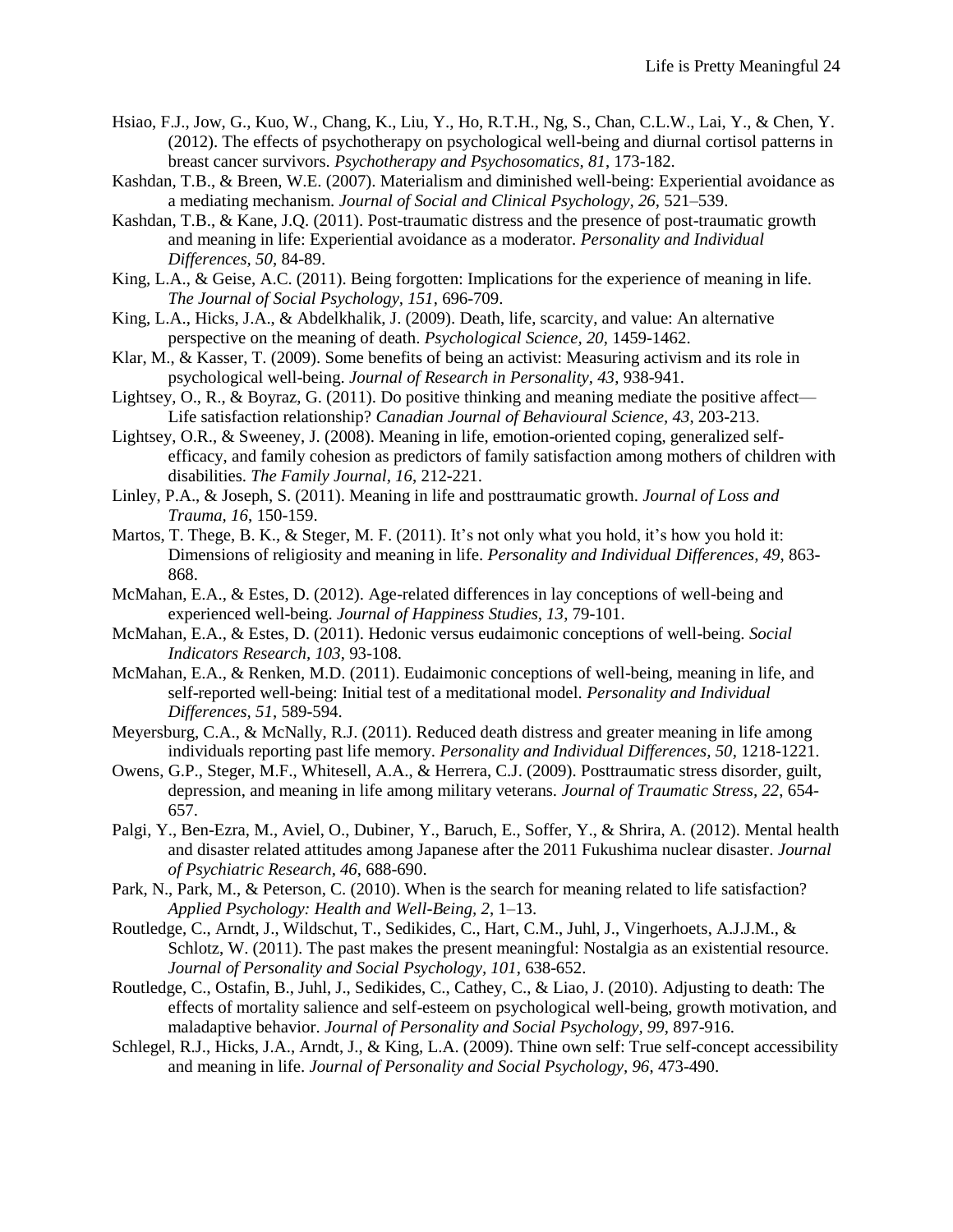- Schlegel, R.J., Hicks, J.A., King, L.A., & Arndt, J. (2011). Feeling like you know who you are: Perceived true self-knowledge and meaning in life. *Personality and Social Psychology Bulletin, 37*, 745- 756.
- Schlegel, R.J., Vess, M., & Arndt, J. (2012). To discover or to create: Metaphors and the true self. *Journal of Personality, 80*, 969-993.
- Schulenberg, S.E., Schnetzer, L.W., & Buchanan, E.M. (2011). The Purpose in Life test-Short Form (PIL-SF): Development and psychometric support. *Journal of Happiness Studies, 12*, 861-876.
- Schulenberg, S.E., Strack, K.M., & Buchanan, E.M. (2011). The meaning in life questionnaire: Psychometric properties with individuals with serious mental illness in an inpatient setting. *Journal of Clinical Psychology, 67,* 1210-1219.
- Schwartz, S.J., Beyers, W., Luyckx, K., Soenens, B., Zamboanga, B.L., Forthun, L.F., Hardy, S.A., Vazsonyi, A.T., Ham, L.S., Kim, S.Y., Whitbourne, S.K., & Waterman, A.S. (2011). Examining the light and dark sides of emerging adults' identity: A study of identity status differences in positive and negative psychosocial functioning. *Journal of Youth and Adolescence, 40*, 839-859.
- Steger, M.F., Dik, B.J., Duffy, R.D. (2012). Measuring meaningful work: The Work and Meaning Inventory (WAMI). *Journal of Career Assessment, 20*, 322-337.
- Steger, M.F., Frazier, P.A., & Zacchanini, J.L. (2008). Terrorism in two cultures: Stress and growth following September 11 and the Madrid train bombings. *Journal of Loss and Trauma, 13*, 511– 527.
- Steger, M.F., & Kashdan, T.B. (2007). Stability and specificity of meaning in life and life satisfaction over one year. *Journal of Happiness Studies, 8*, 161–179.
- Steger, M.F., Kashdan, T.B., & Oishi, S. (2008). Being good by doing good: Daily eudaimonic activity and well-being. *Journal of Research in Personality, 42*, 22-42.
- Steger, M.F., Kashdan, T.B., Sullivan, B.A., & Lorentz, D. (2008). Understanding the search for meaning in life: Personality, cognitive style, and the dynamic between seeking and experiencing meaning. *Journal of Personality, 76*, 199–228.
- Steger, M.F., Kawabata, Y., Shimai, S., & Otake, K. (2008). The meaningful life in Japan and the United States: Levels and correlates of meaning in life. *Journal of Research in Personality, 42*, 660–678.
- Steger, M.F., Kawabata, Y., Shimai, S., & Otake, K. (2008). The meaningful life in Japan and the United States: Levels and correlates of meaning in life. *Journal of Research in Personality, 42*, 660-678.
- Steger, M.F., Mann, J.R., Michels, P., & Cooper, T.C. (2009). Meaning in life, anxiety, depression, and general health among smoking cessation patients. *Journal of Psychosomatic Research, 67*, 353– 358.
- Steger, M.F., Pickering, N.K., Adams, E., Burnett, J., Shin, J.Y., Dik, B.J., & Stauner, N. (2010). The quest for meaning: Religious affiliation differences in the correlates of religious quest and search for meaning in life. *Psychology of Religion and Spirituality, 2*, 206-226.
- Stillman, T.F., Lambert, N.M., Fincham, F.D., & Baumeister, R.F. (2011). Meaning as magnetic force: Evidence that meaning in life promotes interpersonal appeal. *Social Psychological and Personality Science, 2*, 13-20.
- Thakur, K., & Basu, S. (2010). A probe of existential meaning in depression. *Journal of Projective Psychology and Mental Health, 17*, 56-62.
- Triplett, K.N., Tedeschi, R.G., Cann, A., Calhoun, L.G., & Reeve, C.L. (2012). Posttraumatic growth, meaning in life, and life satisfaction in response to trauma. *Psychological Trauma: Theory, Research, Practice, and Policy, 4*, 400-410.
- Van Tilburg, W.A.P., & Igou, E.R. (2011). On the meaningfulness of existence: When life salience boosts adherence to worldviews. *European Journal of Social Psychology, 41*, 740-750.
- Vess, M., Routledge, C., Landau, M.J., & Arndt, J. (2009). The dynamics of death and meaning: The effects of death-relevant cognitions and personal need for structure on perceptions of meaning in life. *Journal of Personality and Social Psychology, 97*, 728-744.
- Weinstein, N., Deci, E.L., & Ryan, R.M. (2011). Motivational determinants of integrating positive and negative past identities. *Journal of Personality and Social Psychology, 100*, 527-544.